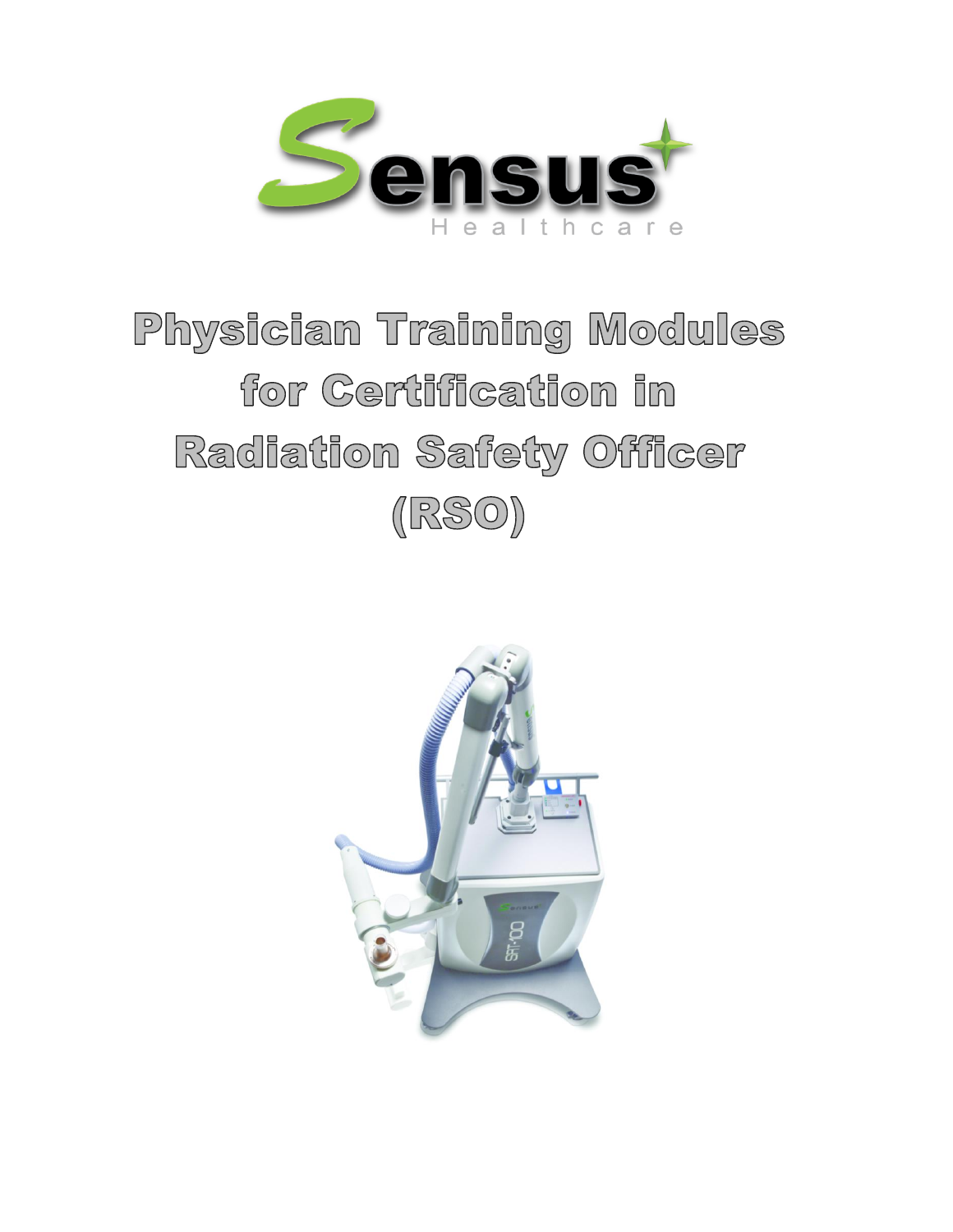## Table of Contents

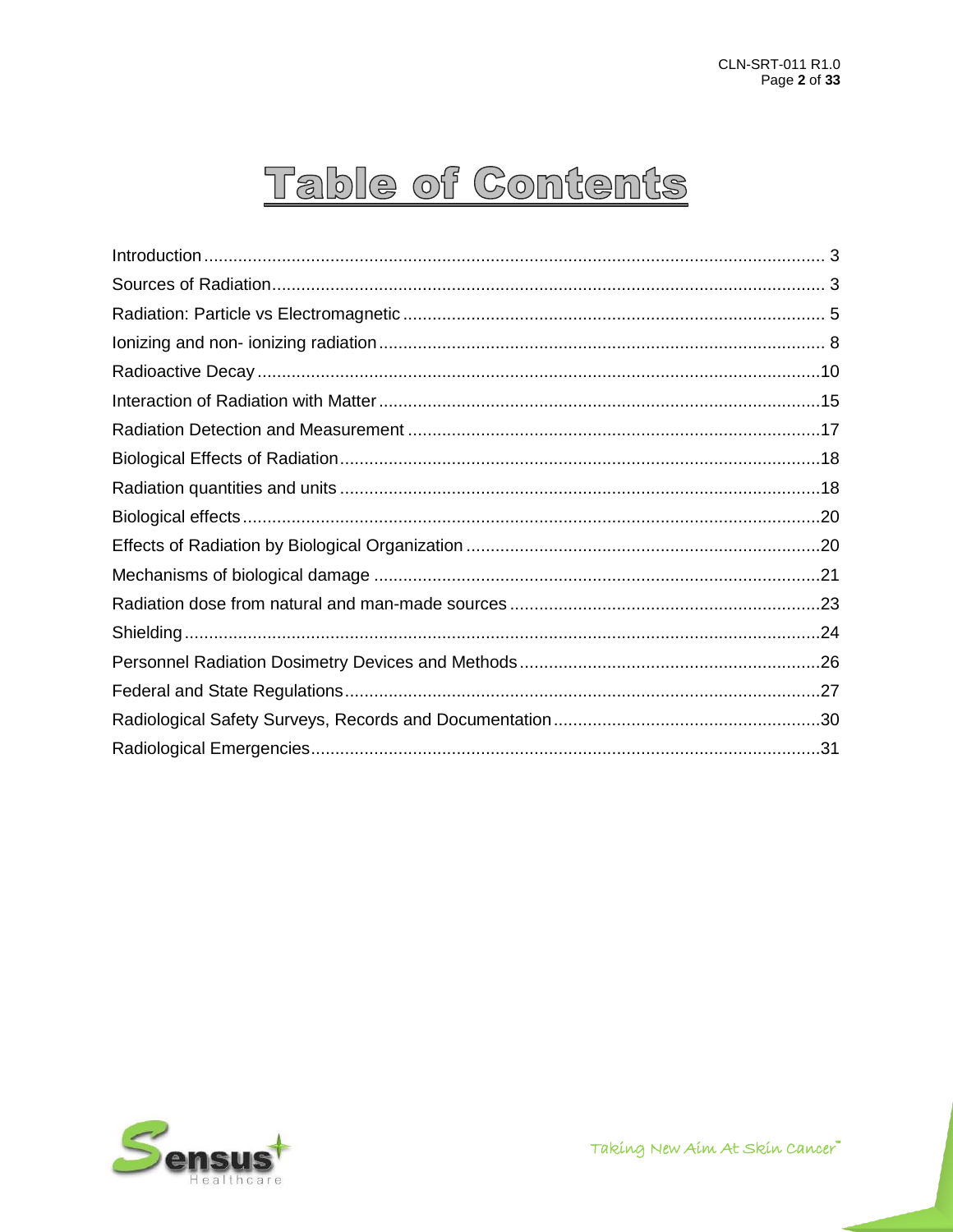## <span id="page-2-0"></span>**Introduction**

"Radiation safety officer" is a person who has the knowledge and responsibility to apply appropriate regulations for protection against ionizing radiation. All organizations that are registered to use ionizing radiation must have a Radiation Safety Officer (RSO). The RSO is the individual authorized by an organization (e.g., your clinic) to serve as the point of contact for all activities related to radiation protection. The RSO ensures that radiation safety activities are being performed in accordance with approved procedures and regulatory requirements. Some common RSO responsibilities include:

- Ensuring that all individuals using radiation equipment are appropriately trained and supervised.
- Ensuring that all individuals using the equipment have been formally authorized to use the equipment.
- Ensuring that all rules, regulations, and procedures for the safe use of radiation producing machines are observed.
- Ensuring that proper Operating, Emergency, and ALARA Procedures have been developed and are available to all system users.
- Ensuring that accurate records of radiation equipment maintenance and repairs are maintained.
- Ensuring that periodic QC and QA testing of the radiation producing equipment are completed.
- Ensuring that required radiation surveys are performed and documented.
- Ensure personnel radiation monitoring devices are properly used and processed, and the results are reviewed to verify personnel radiation exposures are kept to a minimum. Ensuring that the radiation machines secure from unauthorized access.

## <span id="page-2-1"></span>**Sources of Radiation**

We live in a world filled with radiation. There are many natural sources of radiation, which have been present since the earth was formed. These are primarily in the form of radioactive elements in the earth and cosmic rays from our sun and distant stars. In the last century, we have added somewhat to this natural background radiation with some artificial sources, most of which are from diagnostic medical procedures. It may surprise you to know that for an average person, the naturally occurring sources contribute about four to five times as much to your exposure as the human-made sources.

#### **Natural Radiation**

The three major sources of naturally occurring radiation are:

- Cosmic radiation.
- Sources in the earth's crust, also referred to as terrestrial radiation.
- Sources in the human body, also referred to as internal sources.

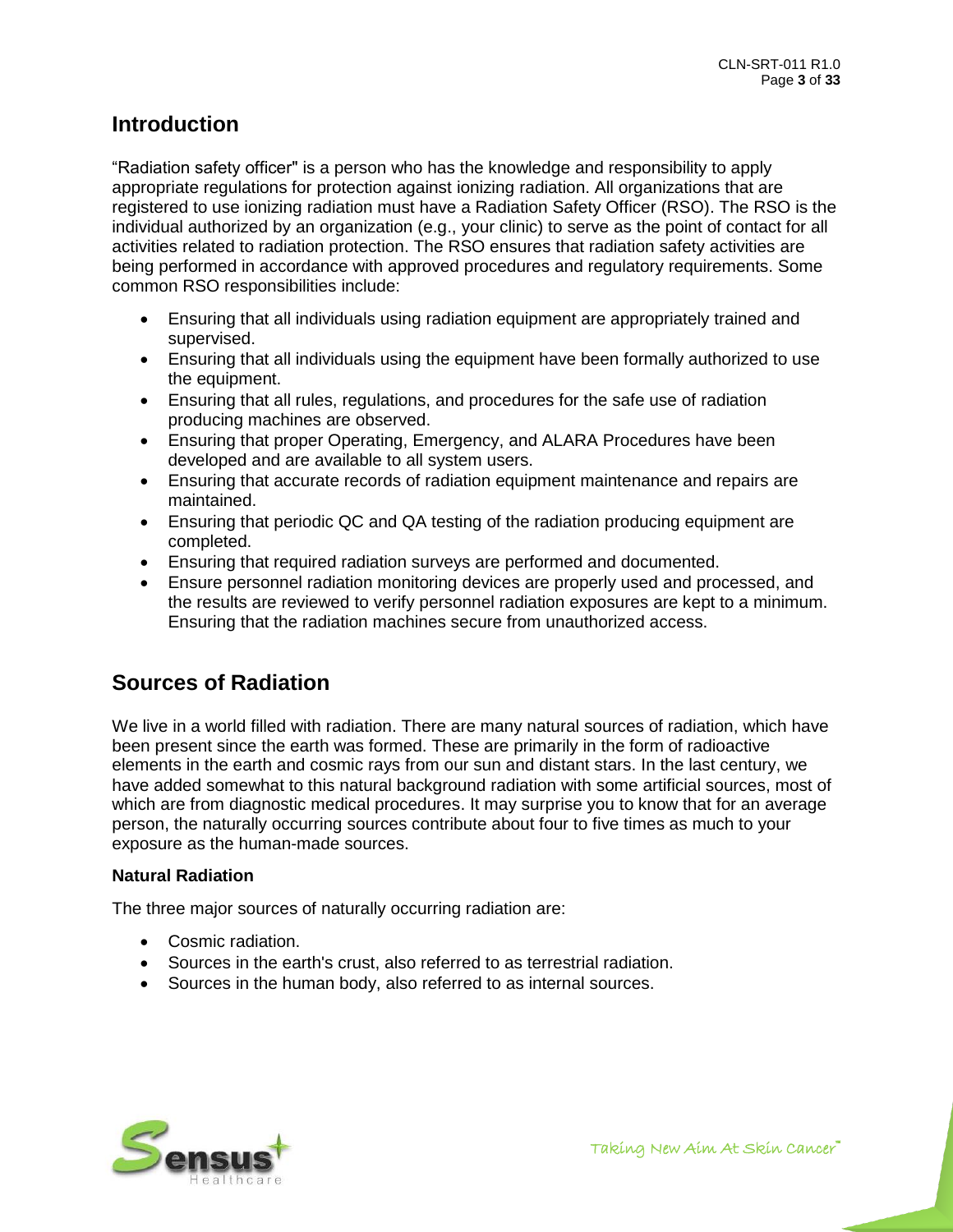#### **Cosmic Radiation**

Cosmic radiation comes from the sun and outer space and consists primarily of positively charged particles (mainly high energy protons), as well as gamma radiation. At sea level, the average cosmic radiation exposure is about 26 mrem per year. At higher elevations the amount of atmosphere shielding these cosmic rays decreases and thus the radiation exposure increases. The average dose in the United States is approximately 43 mrem/year.

#### **Natural Sources**

There are natural sources of radiation in the ground, rocks, building materials and drinking water supplies. This is called terrestrial radiation. The main contributors of terrestrial sources are natural uranium and thorium and their radioactive 'daughter' products. Radon gas is a current health concern. This gas is from the decay of natural uranium in soil. Radon is one of the noble gases found on the right column of the periodic chart. These gases are chemically inert and do not readily bind to other elements or molecules. Thus radon rises from the soil under and around house basements and foundations, and can build up in homes, particularly wellinsulated homes that don't 'breathe'. In the USA, the average effective whole body dose from radon is about 200 mrem per year.

#### **Internal Sources**

Our bodies also contain natural radionuclides. Potassium 40 is one example. The total average dose is approximately 45 mrem/year.

#### **Human Sources**

The difference between man-made sources of radiation and naturally occurring sources is the place from which the radiation originates. The following information briefly describes some examples of human-made radiation sources.

#### **Medical Radiation Sources**

X rays are produced from machines and gamma rays are produced from radioactive elements. X-rays and gamma rays are identical to each other: the difference is mainly a naming convention and is based on the history of their discovery. X-rays are from machines using special electrical circuits and components: X-rays are often called electrically produced radiation. Gamma rays on the other hand originate from radioactive elements as they decay. Both are medically useful, but both also present a potential ionizing radiation hazard. A typical radiation dose from a chest x ray is about 10 mrem while a typical CAT scan, which uses X-rays gives around 1,500 mrem. The total average dose from medical x-rays is 45 mrem per person in the US in a year. In addition to x-rays, radioactive isotopes are used in medicine for diagnosis and therapy. The total average dose from medical radioactive isotopes is 15 mrem per person in the US in a year.

#### **Consumer Products**

Examples include TV's, older luminous dial watches, some smoke detectors, and lantern mantles. This dose is relatively small as compared to other naturally occurring sources of ionizing radiation and averages 10 mrem in a year. It is noted that the microwave energy in a microwave oven is not ionizing radiation: It is below the ionizing energy threshold. Microwave energy produces heat not ions. More on this later.

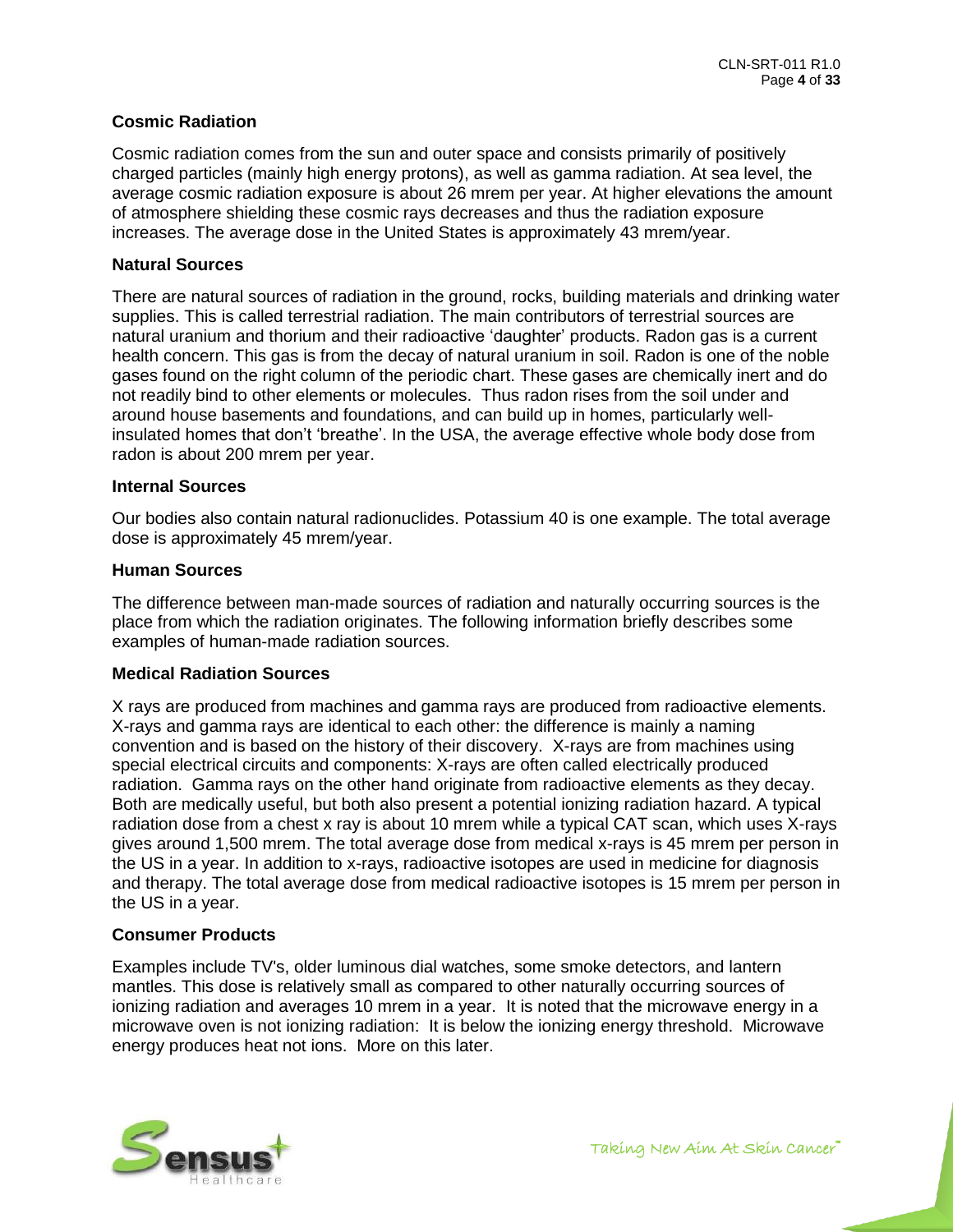#### **Atmospheric Testing of Nuclear Weapons**

Another man-made source of radiation includes residual fallout from atmospheric nuclear weapons testing in the 1950's and early 1960's. Atmospheric testing is now banned by most nations. The average dose from residual fallout is about 2 mrem in a year.

#### **Industrial Uses**

Industrial uses of radiation include x-ray machines and radioactive sources used for radiography to test pipe welds, bore-holes, etc. Most people receive little if any dose from these sources. Nuclear power plants also release very little radioactivity.

#### **Summary**

As a whole, these sources of natural and human-made radiation are referred to as background. The average annual radiation dose to a member of the general population from ALL background sources is about 360 millirem.

## <span id="page-4-0"></span>**Radiation: Particle vs Electromagnetic**

Particle radiation is energy radiated by means of fast-moving atomic and subatomic particles. Particle radiation is referred to as a 'particle beam' if the particles are all moving in the same direction, similar to a light beam. Due to the wave-particle duality of quantum physics, all moving particles also have wave character. Higher energy particles more readily exhibit particle characteristics, while lower energy particles exhibit some wave characteristics. Particles can be electrically charged or uncharged.

Particle radiation is generally emitted by an unstable atomic nucleus (via radioactive decay) by nuclear fission, or nuclear fusion. Particle radiation can also be generated via very high energy x-rays. The following is a list of common types of particle radiation, listed from lightest to heaviest. This information is being provided to help complete your understanding of various forms of ionizing radiation. It is noted that these are not used or created with Superficial Radiation:

- **•** Neutrinos
- Mesons
- **Muons**
- Positively or negatively charged beta particles ( $β$ + or  $β$ -) (the latter being more common)
- High speed electrons from Internal Conversion or the Auger Electrons.
- Protons (positive charge)
- Neutrons, (no charge)
- Positively charged alpha particles  $(\alpha)$  from radioactive decay of heavy isotopes
- $\bullet$  Helium ions at high energy levels (also considered  $\alpha$  particles)
- Heavier element nuclei (atoms stripped of their electrons)
- HZE ions: high energy nuclei heavier than helium. HZE stands for high (H) atomic number (Z) and [energy](http://en.wikipedia.org/wiki/Energy) (E) [cosmic rays from distant supernovas

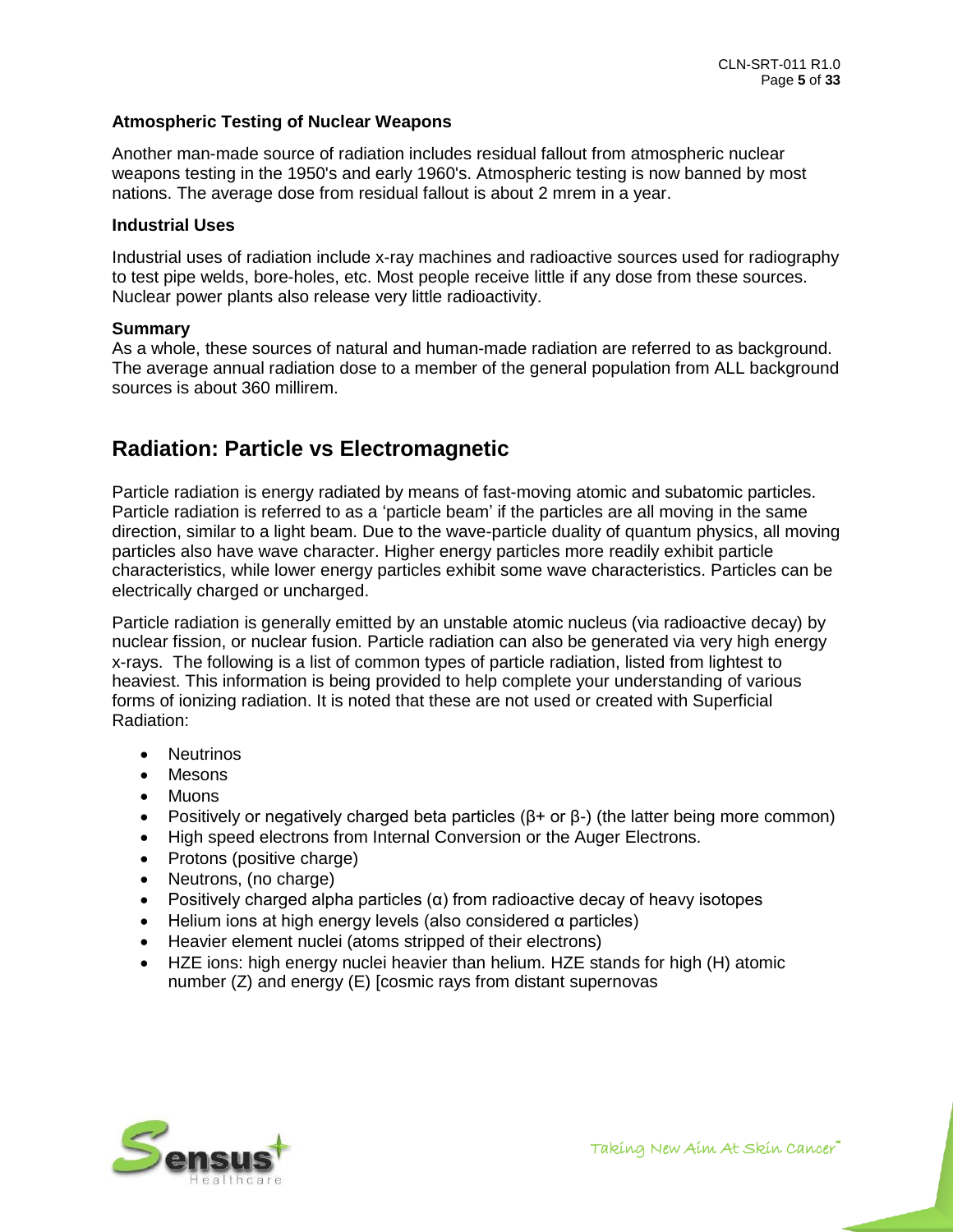#### **Mechanisms that produce particle radiation include:**

Electrons (β+, β-, energetic electrons)

- Auger Effect
- Internal Conversion
- Beta decay (from nucleus)
- Ionization (Photoelectric, Compton, Pair Production)

#### Protons

- Proton emission
- Particle colliders in which streams of high energy particles are smashed
- Solar flares

#### **Neutrons**

- Neutron emission
- Nuclear fusion

#### Alpha Particles

- Alpha decay
- Cluster decay
- Nuclear fission and spontaneous fission

#### **HZE**

Supernova explosions and other galactic sources

Charged particles (electrons, mesons, protons, alpha particles, heavy HZE ions, etc.) can be produced by particle accelerators. Ion irradiation is widely used in the semiconductor industry to introduce dopants into materials, a method known as ion implantation.

#### **Electromagnetic Radiation**

Electromagnetic radiation (EM radiation or EMR) is a form of radiant energy, propagating through space via electromagnetic waves called photons. In a vacuum, it propagates at its characteristic speed, the speed of light; and normally travels in straight lines. It has both electric and magnetic field components, which oscillate in a fixed relationship to one another, perpendicular to each other and perpendicular to the direction of energy and wave propagation.

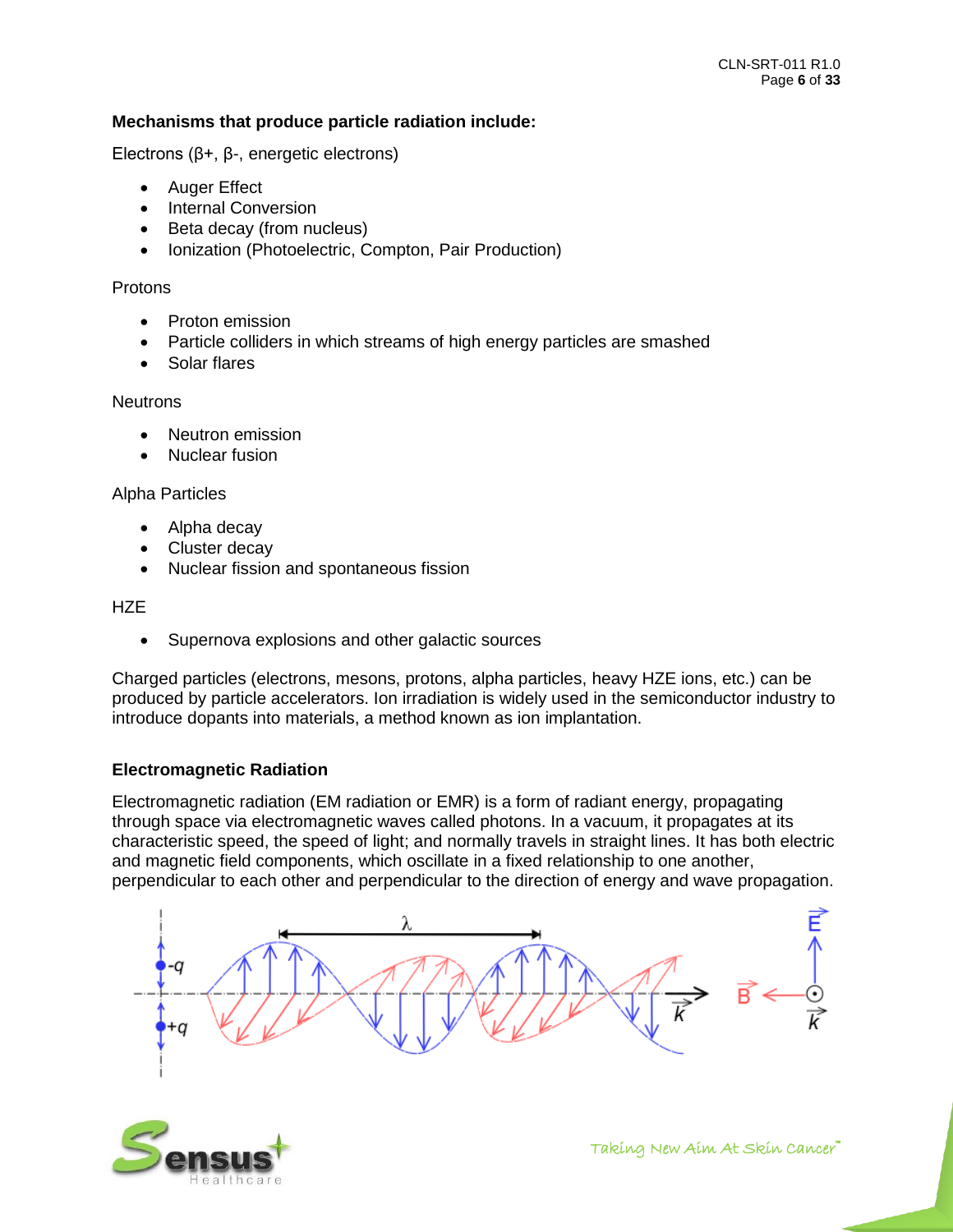The electromagnetic waves that compose electromagnetic radiation can be imagined as a selfpropagating transverse oscillating wave of electric and magnetic fields. This diagram shows a plane linearly polarized EMR wave propagating from left to right. The electric field is in a vertical plane and the magnetic field in a horizontal plane. The two types of fields in EMR waves are always in phase with each other with a fixed ratio of electric to magnetic field intensity.

Such a component wave is said to be monochromatic. A monochromatic electromagnetic wave can be characterized by its frequency or wavelength, its peak amplitude, its phase relative to some reference phase, its direction of propagation, and its polarization.

The electromagnetic spectrum, in order of increasing frequency and decreasing wavelength, can be divided, for practical engineering purposes, into radio waves, microwaves, infrared radiation, visible light, ultraviolet radiation, X-rays and gamma rays. The eyes of various organisms sense a relatively small range of frequencies of EMR called the visible spectrum or light; what is visible depends somewhat on which species of organism is under consideration. Higher frequencies (shorter wavelengths) correspond to proportionately more energy carried by each photon, according to the well-known law E=hν, where E is the energy per photon, ν is the frequency carried by the photon, and h is Planck's constant. For instance, a single gamma ray photon carries far more energy than a single photon of visible light.



## **Electromagnetic Spectrum**

Electromagnetic radiation is associated with EM fields that are free to propagate themselves without the continuing influence of the moving charges that produced them, because they have achieved sufficient distance from those charges. Thus, EMR is sometimes referred to as the far field. In this language, the near field refers to EM fields near the charges and current that directly produced them, as for example with simple magnets and static electricity phenomena. In EMR, the magnetic and electric fields are each induced by changes in the other type of field, thus propagating itself as a wave. This close relationship assures that both types of fields in EMR stand in phase and in a fixed ratio of intensity to each other, with maxima and nodes in each found at the same places in space.

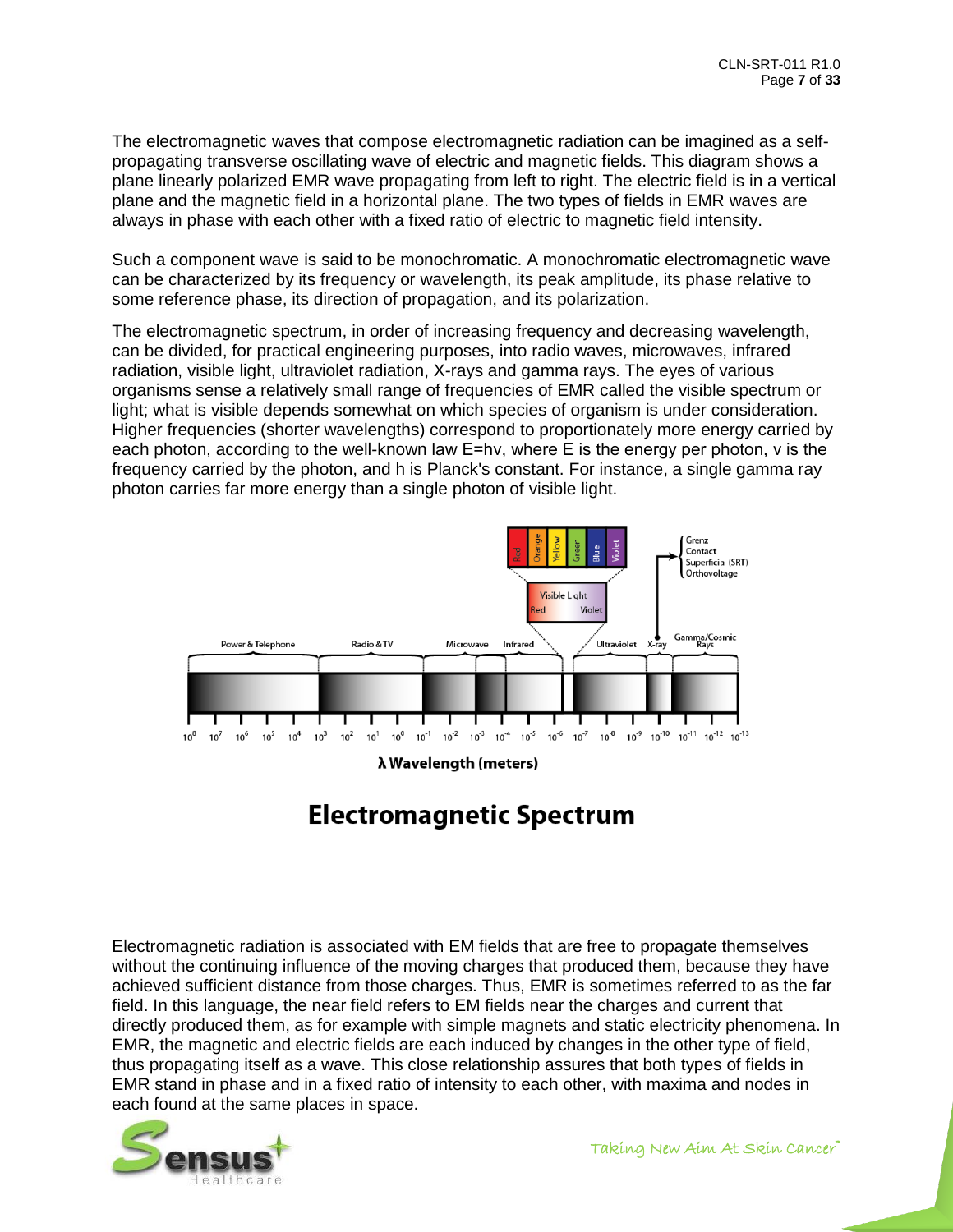EMR carries energy—sometimes called radiant energy—through space continuously away from the source (this is not true of the near-field part of the EM field). EMR also carries both momentum and angular momentum. These properties may all be imparted to matter with which it interacts. EMR is produced from other types of energy when created, and it is converted to other types of energy when it is destroyed. The photon is the quantum of the electromagnetic interaction, and is the basic "unit" or constituent of all forms of EMR. The quantum nature of light becomes more apparent at high frequencies (thus high photon energy). Such photons behave more like particles than lower-frequency photons do.

In classical physics, EMR is considered to be produced when charged particles are accelerated by forces acting on them. Electrons are responsible for emission of most EMR because they have low mass, and therefore are easily accelerated by a variety of mechanisms. Rapidly moving electrons are most sharply accelerated when they encounter a region of force, so they are responsible for producing much of the highest frequency electromagnetic radiation observed in nature. Quantum processes can also produce EMR, such as when atomic nuclei undergo gamma decay, and processes such as neutral pion decay.

The effects of EMR upon biological systems (and also too many other chemical systems, under standard conditions) depend both upon the radiation's power and frequency. For lower frequencies of EMR up to those of visible light (i.e., radio, microwave, infrared), the damage done to cells and also too many ordinary materials under such conditions is determined mainly by heating effects, and thus by the radiation power. By contrast, for higher frequency radiations at ultraviolet frequencies and above (i.e., X-rays and gamma rays) the damage to chemical materials and living cells by EMR is far larger than that done by simple heating, due to the ability of single photons in such high frequency EMR to damage individual molecules chemically.

## <span id="page-7-0"></span>**Ionizing and non- ionizing radiation**

Radiation that has enough energy to move atoms in a molecule around or cause them to vibrate, but not enough to remove electrons, is referred to as "non-ionizing radiation." Examples of this kind of radiation are sound waves, visible light, and microwaves.

Radiation that falls within the ionizing radiation" range has enough energy to remove tightly bound electrons from atoms, thus creating ions. This is the type of radiation that people usually think of as 'radiation.' We take advantage of its properties to generate electric power, to kill cancer cells, and in many manufacturing processes. The energy of the radiation shown on the spectrum below increases from left to right as the frequency rises.

#### **Non-ionizing Radiation**

We take advantage of the properties of non-ionizing radiation for common tasks:

- Microwave radiation telecommunications and heating food.
- Infrared radiation infrared lamps to keep food warm in restaurants.
- Radio waves broadcasting.

Non-ionizing radiation ranges from extremely low frequency radiation, shown on the far left through the audible, microwave, and visible portions of the spectrum into the ultraviolet range.

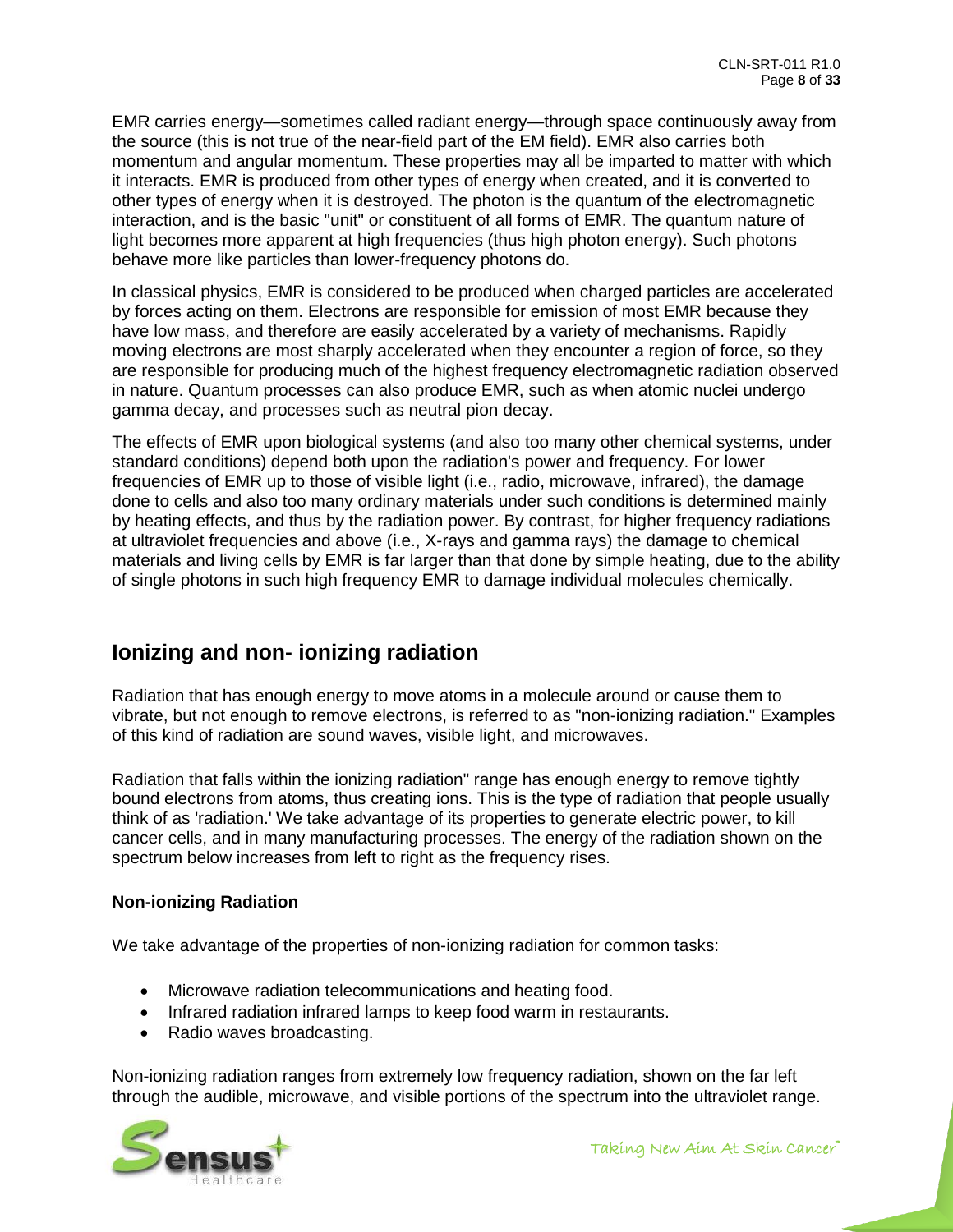Extremely low-frequency radiation has very long wave lengths (on the order of a million meters or more) and frequencies in the range of 100 Hertz or cycles per second or less. Radio frequencies have wave lengths of between 1 and 100 meters and frequencies in the range of 1 million to 100 million Hertz. Microwaves that we use to heat food have wavelengths that are about 1 hundredth of a meter long and have frequencies of about 2.5 billion Hertz.



## **Ionizing vs. Non-Ionizing Radiation**

#### **Ionizing Radiation**

Higher frequency ultraviolet radiation begins to have enough energy to break chemical bonds. X-ray and gamma ray radiation, which are at the upper end of magnetic radiation have very high frequency in the range of 100 billion Hertz and very short wavelengths 1 million millionth of a meter. Radiation in this range has extremely high energy. It has enough energy to strip off electrons or, in the case of very high-energy radiation, break up the nucleus of atoms. Ionization is the process in which a charged portion of a molecule (usually an electron) is given enough energy to break away from the atom. This process results in the formation of two charged particles or ions: the molecule with a net positive charge, and the free electron with a negative charge.

Each ionization releases approximately 33 electron volts (eV) of energy. Material surrounding the atom absorbs the energy. Compared to other types of radiation that may be absorbed, ionizing radiation deposits a large amount of energy into a small area. In fact, the 33 eV from one ionization is more than enough energy to disrupt the chemical bond between two carbon atoms. All ionizing radiation is capable, directly or indirectly, of removing electrons from most molecules.

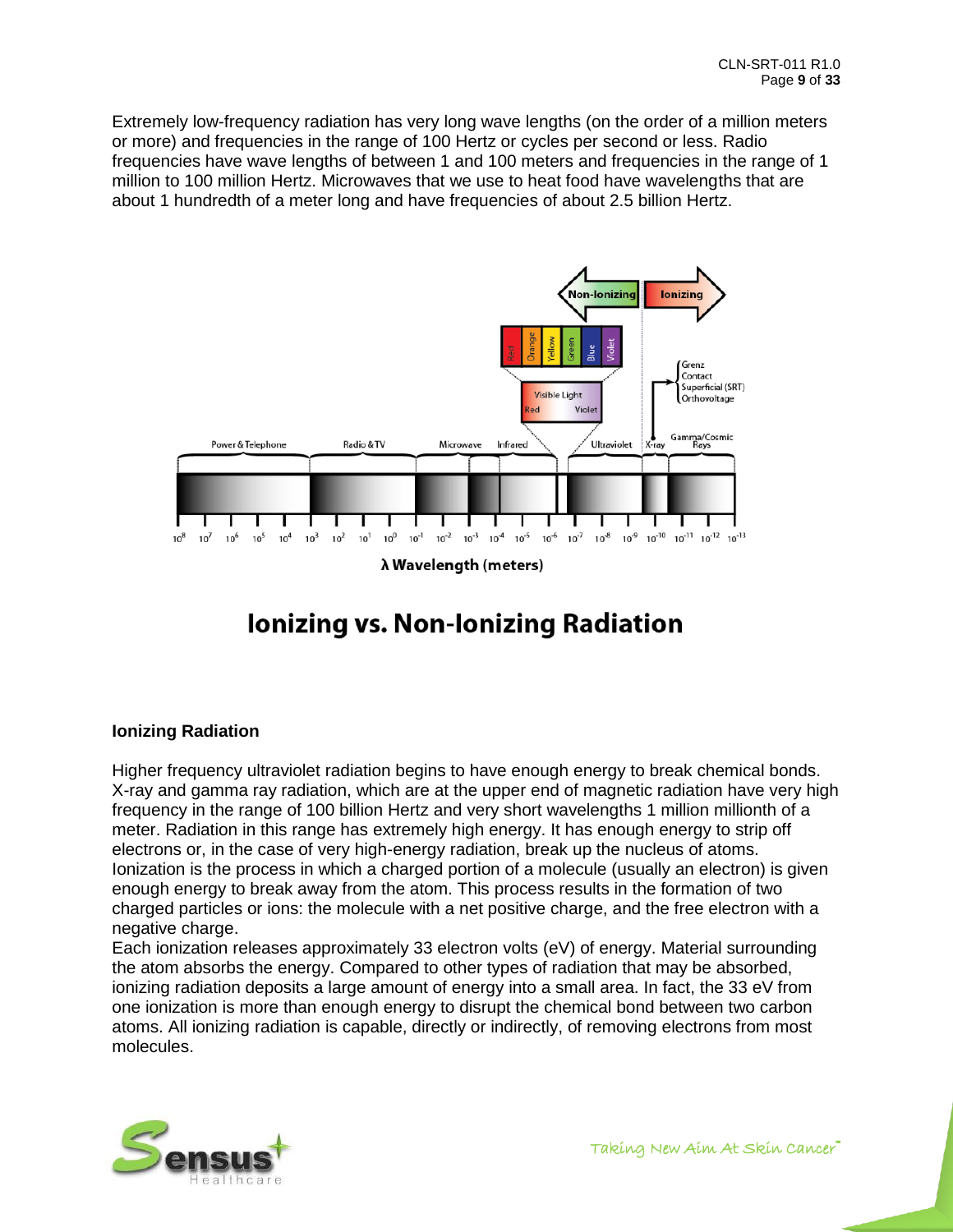There are three main kinds of ionizing radiation:

- Alpha Particles, which include two protons and two neutrons.
- Beta Particles, which are essentially electrons.
- Gamma Rays and x-rays, which are pure energy (photons).

## <span id="page-9-0"></span>**Radioactive Decay**

Radioactivity is the spontaneous disintegration of atomic nuclei. This phenomenon was first reported in 1896 by the French physicist Henri Becquerel. Marie Curie and her husband Pierre Curie contributed further to the understanding of radioactivity. Their research led to the discovery of two new radioactive elements, polonium and radium, and forced scientists to change their ideas about the structure of the atom.

Radioactivity is the result of an atom trying to reach a more stable nuclear configuration. The process of radioactive decay, can be achieved via three primary methods; a nucleus can change one of its neutrons into a proton with the simultaneous emission of an electron (beta decay), by emitting a helium nucleus (alpha decay), or by spontaneous fission (splitting) into two fragments. Often associated with these events is the release of high energy photons or gamma rays. There are some other method of radioactive decay, but they are more exotic in nature.

Each individual radioactive substance has a characteristic decay period or half-life. A half-life is the interval of time required for one-half of the atomic nuclei of a radioactive sample to decay. The radioactive isotope cobalt 60, which is used in radiation cancer therapy, has, for example, a half-life of 5.26 years. Thus after that interval, a sample originally containing 16 grams of cobalt 60 would contain only 8 grams of cobalt 60 and would emit only half as much radiation. After another interval of 5.26 years, the sample would contain only 4 grams of cobalt 60. Half-lives can range from thousands of years to milliseconds. Sometimes after undergoing radioactive decay, the new atom is still left in a radioactive form. This means that the atom will decay again as it attempts to reach a stable nuclear state



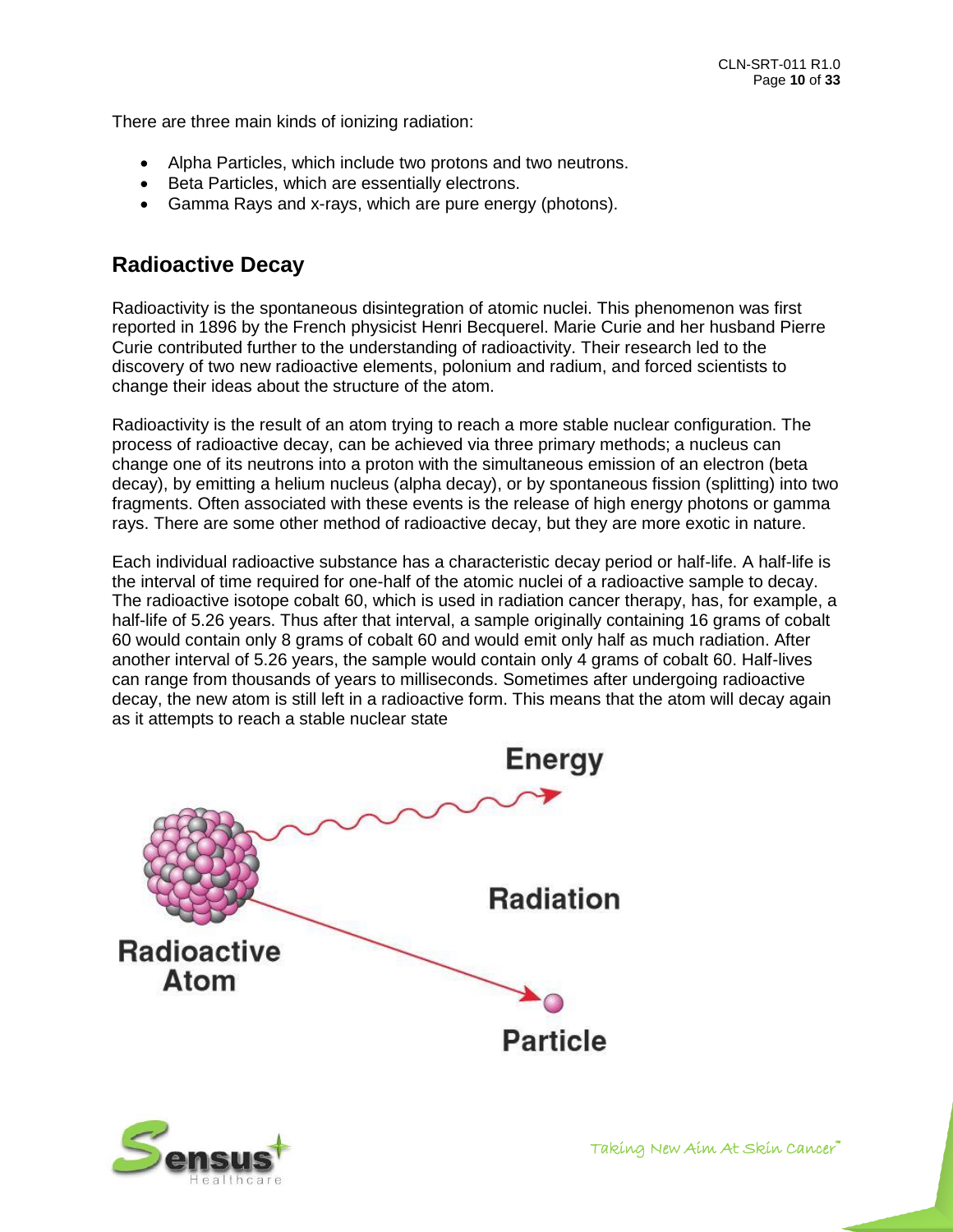#### **Alpha Decay**

In alpha decay, a positively charged particle, identical to the nucleus of helium 4, is emitted spontaneously. This particle, also known as an alpha particle, consists of two protons and two neutrons. It was discovered and named by Sir Ernest Rutherford in 1899.

Alpha decay usually occurs in heavy nuclei such as uranium or plutonium, and therefore is a major part of the radioactive fallout from a nuclear explosion. Since an alpha particle is relatively more massive than other forms of radioactive decay, it can be stopped by a sheet of paper and cannot penetrate human skin. A 4 MeV alpha particle can only travel about 1 inch through the air. Although the range of an alpha particle is short, if an alpha decaying element is ingested, the alpha particle can do considerable damage to the surrounding tissue. This is why plutonium, with a long half-life, is extremely hazardous if ingested.

#### **Beta Decay**

Atoms emit beta particles through a process known as beta decay. Beta decay occurs when an atom has either too many protons or too many neutrons in its nucleus. Two types of beta decay can occur. One type (positive beta decay) releases a positively charged beta particle called a positron, and a neutrino; the other type (negative beta decay) releases a negatively charged beta particle called an electron, and an antineutrino. The neutrino and the antineutrino are high energy elementary particles with little or no mass and are released in order to conserve energy during the decay process. Negative beta decay is far more common than positive beta decay.

This form of radioactive decay was discovered by Sir Ernest Rutherford in 1899, although the neutrino was not observed until the 1960s. Beta particles have all the characteristics of electrons. At the time of their emission, they travel at nearly the speed of light. A typical .5 MeV particle will travel about 10 feet through the air, and can be stopped by 1-2 inches of wood.

#### **Gamma Rays**

Gamma rays are a type of electromagnetic radiation that results from a redistribution of electric charge within a nucleus. Gamma rays are essentially very energetic x-rays; the distinction between the two is not based on their intrinsic nature but rather on their origins. X rays are emitted during atomic processes involving energetic electrons. Gamma radiation is emitted by excited nuclei or other processes involving subatomic particles; it often accompanies alpha or beta radiation, as a nucleus emitting those particles may be left in an excited (higher-energy) state.

Gamma rays are more penetrating than either alpha or beta radiation, but less ionizing. Gamma rays from nuclear fallout would probably cause the largest number of casualties in the event of the use of nuclear weapons in a nuclear war. They produce damage similar to that caused by Xrays such as burns, cancer, and genetic mutations.

#### **Neutron**

Neutrons have no electrical charge. They have nearly the same mass as a proton (a hydrogen atom nucleus). A neutron has hundreds of times more mass than an electron, but 1/4 the mass of an alpha particle. The source of neutrons is primarily nuclear reactions, such as fission, but they may also be produced from the decay of radioactive nuclides. Because of its lack of charge, the neutron is difficult to stop and has a high penetrating power.

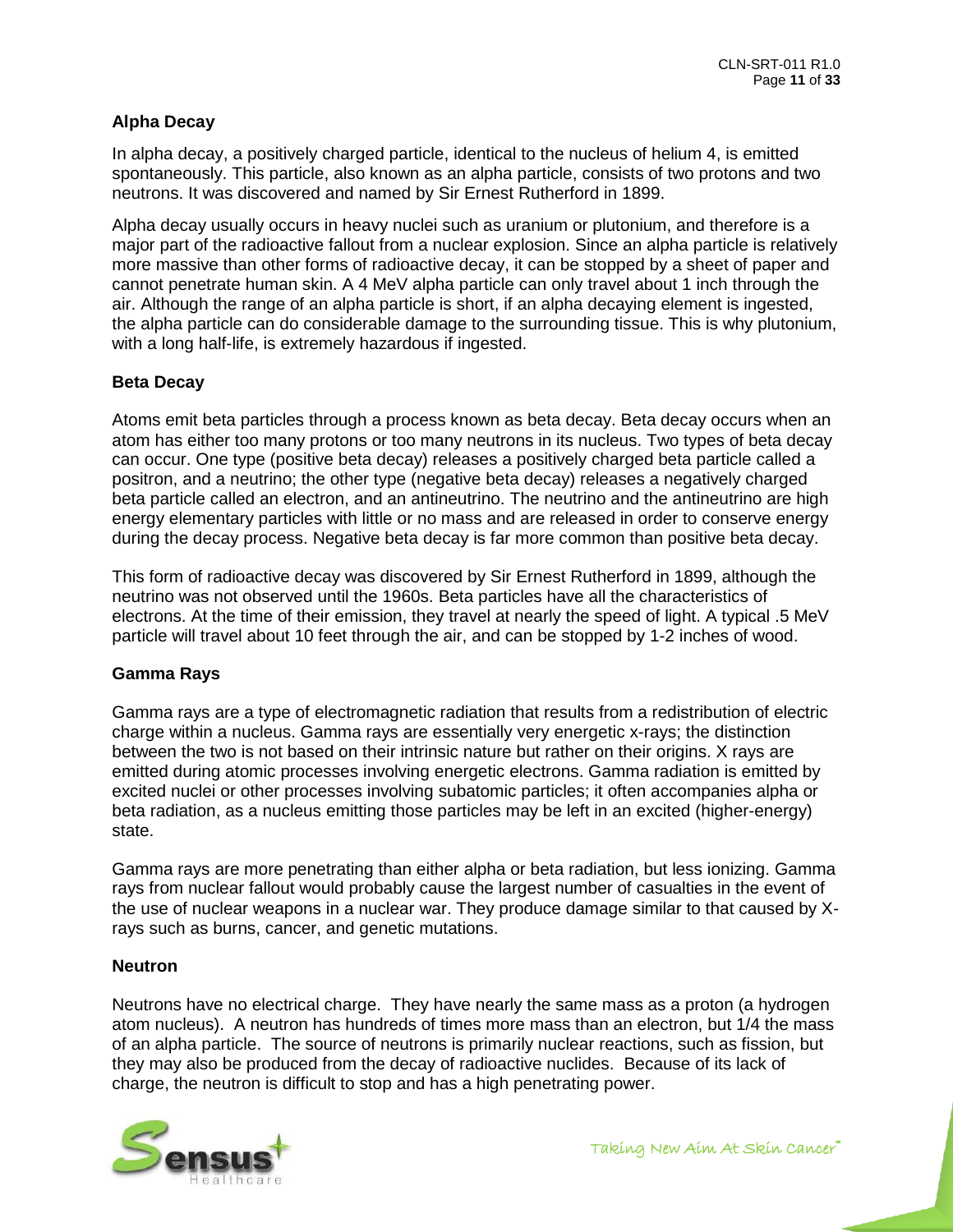Neutrons are attenuated (reduced in energy and numbers) by three major interactions, elastic scatter, inelastic scatter, and absorption. In elastic scatter, a neutron collides with a nucleus and bounces off. This reaction transmits some of the kinetic energy of the neutron to the nucleus of the atom, resulting in the neutron being slowed, and the atom receives some kinetic energy (motion). This process is sometimes referred to as "the billiard ball effect." As the mass of the nucleus approaches the mass of the neutron, this reaction becomes more effective in slowing the neutron. Hydrogenous material attenuates neutrons most effectively.

In the inelastic scatter reaction, the same neutron/nucleus collision occurs as in elastic scatter. However, in this reaction, the nucleus receives some internal energy as well as kinetic energy. This slows the neutron, but leaves the nucleus in an excited state. When the nucleus decays to its original energy level, it normally emits a gamma ray.

In the absorption reaction, the neutron is actually absorbed into the nucleus of an atom. The neutron is captured, but the atom is left in an excited state. If the nucleus emits one or more gamma rays to reach a stable level, the process is called radiative capture. This reaction occurs at most neutron energy levels, but is more probable at lower energy levels.

## **X-ray Tube**

An X-ray tube is a vacuum tube that produces X-rays. They are used in X-ray machines. X-rays are part of the electromagnetic spectrum, an ionizing radiation with wavelengths shorter than ultraviolet light. X-ray tubes evolved from experimental Crookes tubes with which X-rays were first discovered in the late 19th century, by Wilhelm Roentgen and the availability of this controllable source of X-rays created the field of radiography, the imaging of opaque objects with penetrating radiation. X-ray tubes are also used in CAT scanners, airport luggage scanners, X-ray crystallography, and for industrial inspection.

The x-ray tube is composed of parts that are better understood if consideration is given to what is needed for the production of x-rays. This includes:

- A source of electrons.
- A method of accelerating the electrons to a high speed.
- An evacuated path for the accelerated electrons.
- A target at which the energy of the electrons can be changed into energy in the form of X-rays.
- An envelope to provide a vacuum.

There are three major components that we will be discussing:

- The cathode.
- The Anode.
- The tube housing.

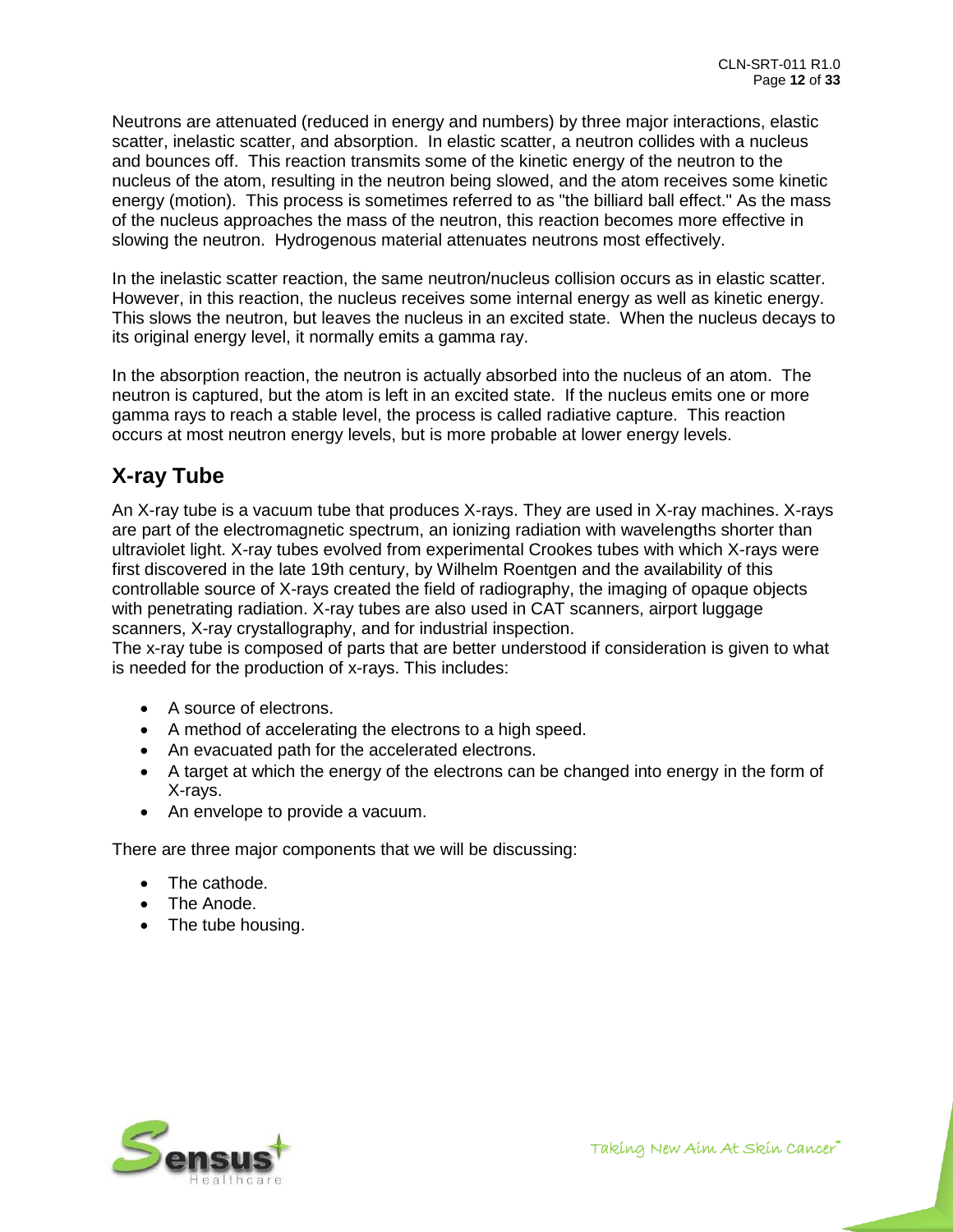#### **Cathode**

The cathode is the negative side of the x-ray tube that consists of filament(s), focusing cup and loops of wires.

The cathode has three major functions:

- Produce thermionic cloud.
- Conduct the high voltage to the gap between cathode and anode.
- Focus the electron stream as it heads for the anode.

The filament within the focusing cup of the cathode assembly is a small coil of thin tungsten wire. Why tungsten? Because it has high melting point (3,370oC) and very difficult to vaporize or turn into gas.

The high melting point available in the tungsten wire permits the filament to operate at the high temperatures required of an x-ray tube. Tungsten wires make the filament which provides sufficient resistance to the flow of electrons so that heat produced will cause thermionic emission to occur. And since a tungsten filament do not exhibit significant thermionic emission below 2,200oC then this will cause electrons to leave the surface of the filament wire and form the necessary thermionic cloud that will be driven towards the anode target where x-ray photons will be produced. Continuous production of thermionic clouds by the filament will eventually cause vaporization of the tungsten wires that contribute to the reduction of vacuum capability of an x-ray tube. Vaporization of tungsten wires is also gradually deposited on the inner surface of the glass envelope, causing old tubes to have mirrored appearance and high-voltage arcing that eventually will destroy the x-ray tube. Vaporization will cause the filament to break over time similar to a light bulb with continuous usage.

The filament is housed in a shallow depression in the cathode assembly known as focusing cup. Focusing cup is made of nickel and its main purpose is to narrow the thermionic cloud as it is driven toward the anode. Focusing cup helps the negative electrons to travel into straight line toward the anode instead of diverging into different lines because of their similar charges.

#### **Anode**

The construction of the anode may vary greatly and represents one of the major differences that exists between types of x-ray tubes and the equipment in which they are placed. Basic construction of the anode consists of a target material placed on the surface of a larger cylinder or disc. It is estimated that more than 99% of the energy in the electron beam is converted to heat energy at the time of its interaction with the target. The ability of the target material to withstand high temperatures and the speed with which heat can be dissipated by the anode are therefore of great importance. If the atomic number of the target material is sufficiently high, it will favorably influence the efficiency of production of x-rays. Because tungsten satisfies these requirements, it has long served as a target material of choice.

Tungsten has:

- A high melting point  $(3370^{\circ} \text{ C})$
- A high atomic number (74)
- A low tendency to vaporize
- Good heat conductivity

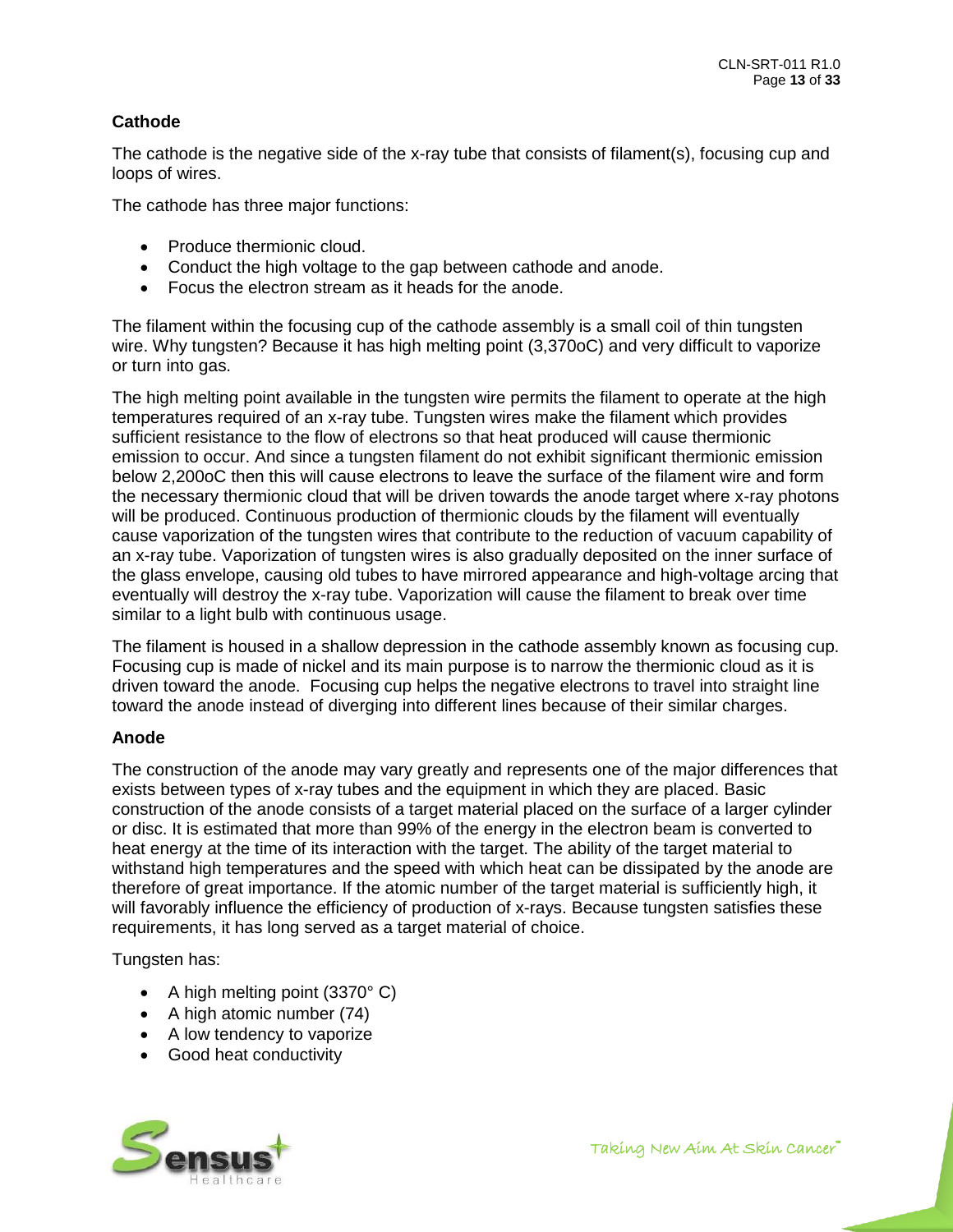The rhenium-tungsten target has replaced the solid tungsten target because of improved ability to dissipate heat. The physical form of the tungsten target and the manner in which heat is dissipated differ greatly in the two types of anode construction. Molybdenum is also used as a target material. Since it is a low atomic number, Bremsstrahlung production is less efficient and therefore characteristic radiation becomes more important.

There are two basic types of x-ray tubes dependent on the character of the anode. The difference in construction determines the maximum level of production of X-rays. Tubes with stationary anodes are found in dental units or small portable units. Tubes with rotating anodes are used in equipment of larger capacity.

#### **Stationary Anode**

The anode consists of a small plate of tungsten embedded in the end of a copper cylinder. Despite the high melting point of tungsten, a copper cylinder is still needed to dissipate the great amount of heat generated during an exposure. Copper is a better conductor of heat and has a relatively high melting point (1070° C). The tungsten block sits on the end of the copper cylinder with the surface of the tungsten plate at a predetermined angle. This is usually from 15 to 22.5 degrees. The size of the tungsten plate exceeds the size of the electron beam. This is necessary to avoid the electron beam striking the surface of the cylinder and causing melting of the copper, since it has a relatively lower melting point. One of the major technical achievements that made production of high heat load x-ray tubes was the discovery of a type of bonding that would hold the tungsten plate to the copper cylinder during the production of temperatures in excess of 1000°C, recognizing the different coefficient of expansion between the two metals.

#### **Tube Housing**

The tube housing serves several technical purposes. The housing is part of the electrical isolation between the high-voltage circuits and the environment. It also provides radiation protection for the patient. Tube housings are lead lined to keep the amount of leakage radiation below legal limits (this requirement assures that the major source of irradiation outside of the beam comes from scatter and the useful beam in the patient). The tube housing commonly has a low atomic number (usually Beryllium) exit window for the X rays is located in the center of the tube between the two poles (cathode and anode) of the power supply from the generator. The tubes are usually liquid cooled. The tube housing is a key portion in the waste heat handling system. Housings for tubes used at low mean power levels (<100 W or so) can be adequately air cooled, with or without a fan. Additional cooling may be obtained by circulating liquid through a heat exchanger contained in the tube housing or by circulating insulating oil through an external radiator.

#### **Filtration**

When the x-ray beam is produced, many energies of photons exist. Many are of such low energies that they will raise the skin dose, thus yielding a quick response to an acute reaction. Metals such as aluminum will absorb the soft low energy rays. This reduces the patient skin dose. The leaded glass window of the x-ray tube acts as Inherent Filtration. Aluminum is attached to the filter wheel. This is called Added Filtration. This filtration hardens the beam.

#### **X-ray Beam Characteristics**

X-ray quantity: it is the number of x-ray photons in the useful beam. It is also known as x-ray output, intensity or exposure. Unit of measurement is roentgen (R). It is affected by mA, kVp, distance and filtration.

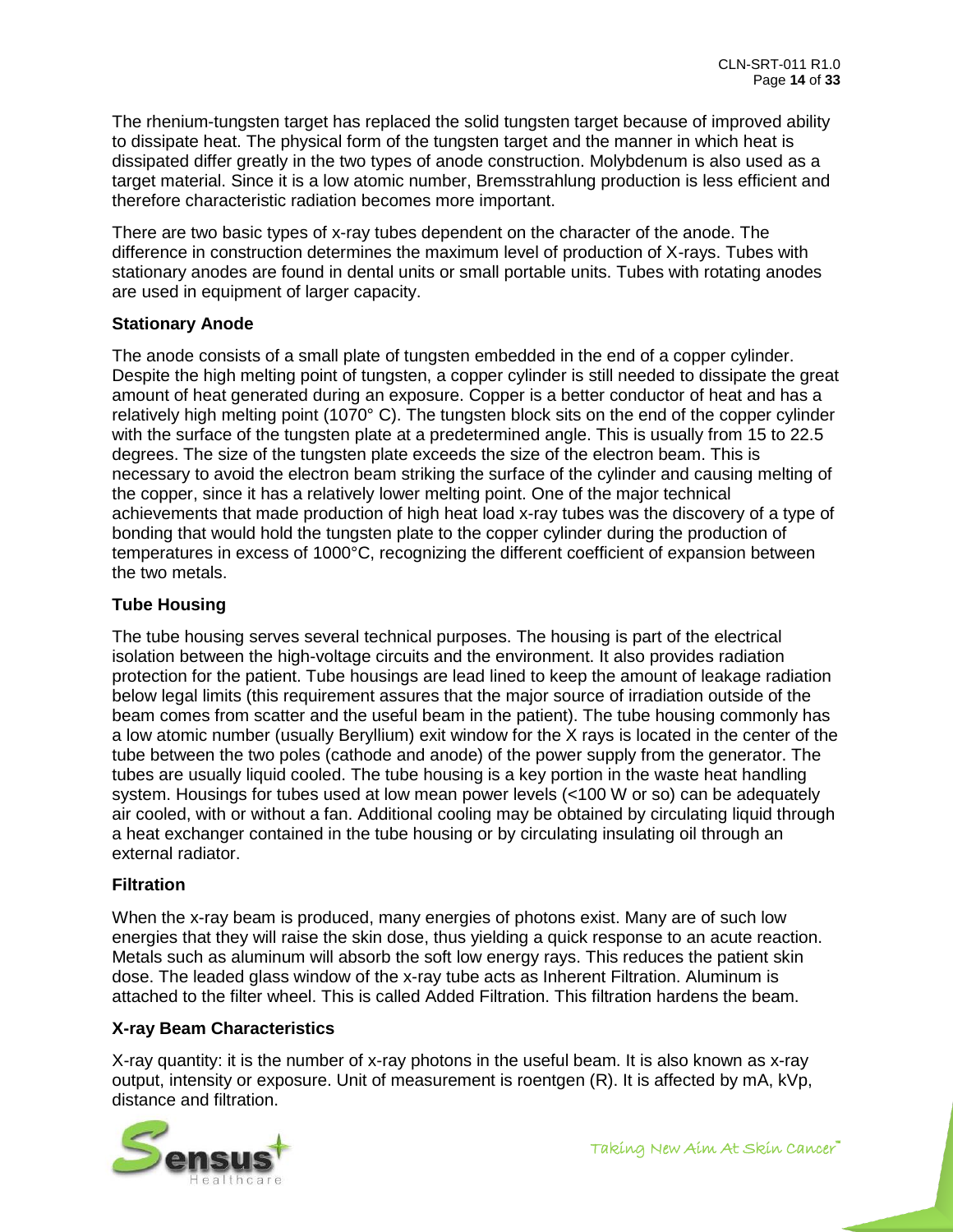X-ray Quality: it is a measurement of the penetrating ability of x-ray beam. Penetrability describes the distance an x-ray beam travels in matter. High penetrating (hard x-rays) and low penetrating (soft x-rays). X-ray quality is numerically represented by half-value layer (HVL). HVL is the thickness of absorbing material needed to reduce the x-ray intensity (quantity) to half its original value. X-ray quality is affected by kVp and filtration.

## <span id="page-14-0"></span>**Interaction of Radiation with Matter**

Radiation can be classified into two general groups, charged and uncharged; therefore, it may be expected that interactions with matter fall into two general types. Charged particles directly ionize the media through which they pass, while uncharged particles and photons can cause ionization only indirectly or by secondary radiation.

A moving charged particle has an electrical field surrounding it, which interacts with the atomic structure of the medium through which it is passing. This interaction decelerates the particle and accelerates electrons in the atoms of the medium. The accelerated electrons may acquire enough energy to escape from the parent atom. This process, whereby radiation "strips" off orbital electrons, is called ionization. Uncharged moving particles have no electrical field, so they can only lose energy and cause ionization by such means as collisions or scattering. A photon can lose energy by the photoelectric effect, Compton Effect, or pair production.

Modes of interaction: All radiation is detected through its interaction with matter. This section will focus on what happens to a particle and its environment when radiation passes through matter, schematically. Radiation has a profound effect on matter. Particularly in forms where it has high energy. There are basically two kinds of radiation, and they are electromagnetic energy and particulate radiation. Low energy electromagnetic radiation isn't generally hazardous, as long as the field strengths are low. You wouldn't want to stand in front of a radar antenna when it's radiating, but we are swept by low power electromagnet energy all the time. Those so-called radio waves are everywhere. Light is this kind of energy, too, and it's not too bad. But at higher energies, electromagnetic radiation is a hazard. Particulate radiation is straight up a problem. We often refer to particulate and high energy electromagnetic radiation as ionizing radiation, and both kinds have the ability to do some damage.

Heavy charged particle interactions: Energetic charged particles interact with matter by electrical forces and lose kinetic energy via:

- Excitation
- Ionization
- Radiative losses (Bremsstrahlung Production)  $\sim$  70% of charged particle energy deposition leads to non-ionizing excitation

#### **X-ray Interaction**

The intensity of an x-ray beam is reduced by interaction with the matter it encounters. This attenuation results from interactions of individual photons in the beam with atoms in the absorber (patient). The x-ray photons are either absorbed or scattered out of the beam. In scattering, photons are ejected out of the primary beam as a result of interactions with the orbital electrons of absorber atoms. In the case of a dental x-ray beam, three mechanisms exist where these interactions take place: Coherent scattering, Compton scattering, and photoelectric absorption.

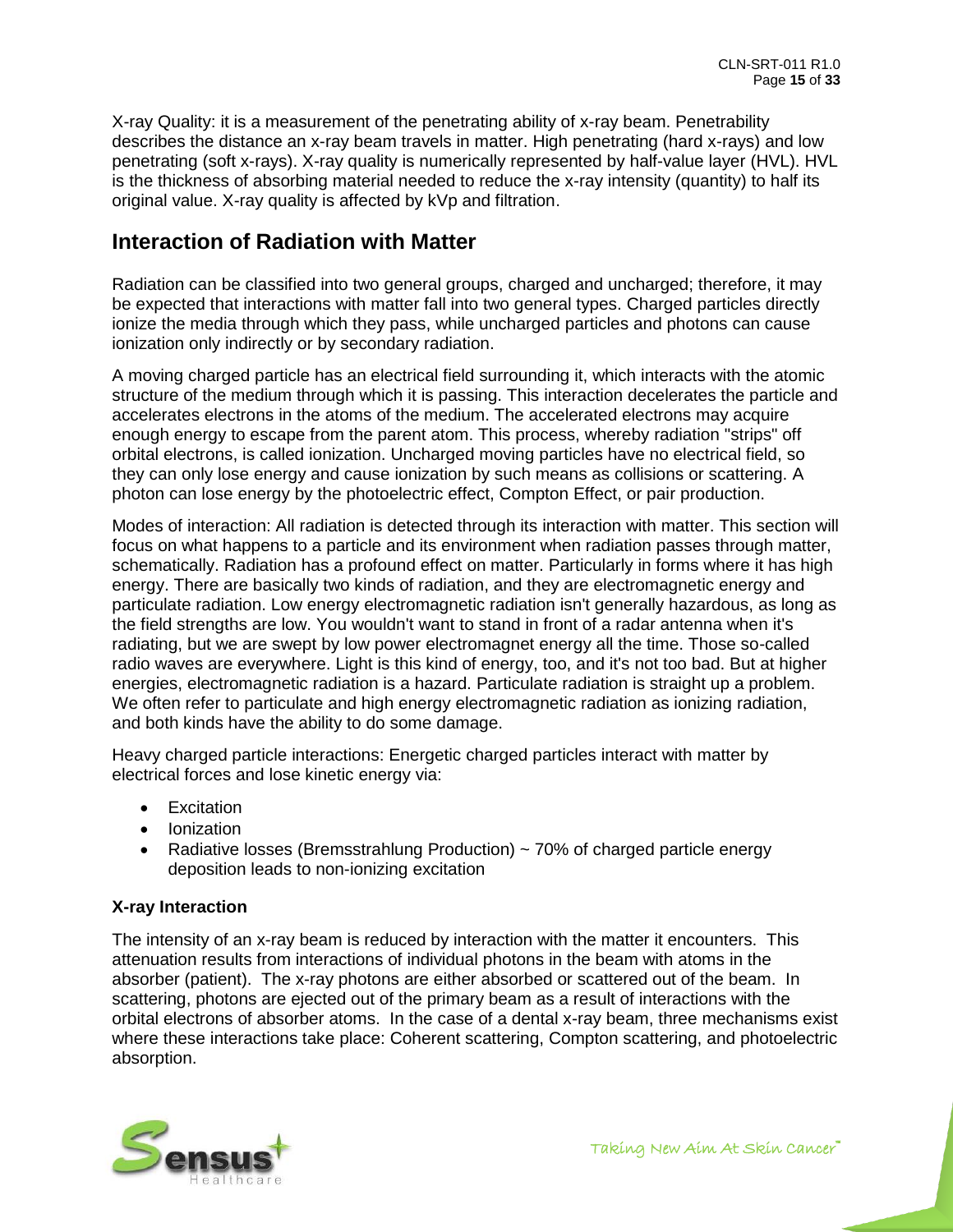#### **Coherent Scattering**

Coherent Scattering (also known as classical scattering and Thompson Scattering) may occur when a low-energy incident photon passes near an outer electron of an atom (which has a low binding energy). The incident photon interacts with the electron in the outer-shell by causing it to vibrate momentarily at the same frequency as the incoming photon. The incident photon then ceases to exist. The vibration causes the electron to radiate energy in the form of another x-ray photon with the same frequency and energy as in the incident photon. In effect, the direction of the incident x-ray photon is altered.

#### **Compton scattering**

Compton scattering occurs when a photon interacts with an outer orbital electron, which receives kinetic energy and recoils from the point of impact. The incident photon is then deflected by its interaction and is scattered from the site of the collision. The energy of the scattered photon equals the energy of the incident photon minus the kinetic energy gained by the recoil electron plus its bonding energy. As with photoelectric absorption, Compton scattering results in the loss of an electron and ionization of the absorbing atom. Scattered photons travel in all directions. The higher the energy of the incident photon, however, the greater the probability that the angle of scatter of the secondary photon will be small and its direction will be forward.

The probability of Compton scattering is directly proportional to the electron density. The number of electrons in bone is greater than in water, therefore the probability of Compton scattering is correspondingly greater in bone than in tissue. In an x-ray beam, approximately 62% of the photons undergo Compton scattering.

#### **Photoelectric Absorption**

Photoelectric absorption occurs when an incident photon collides with an inner-shell electron in an atom of the absorbing medium resulting in total absorption and the incident photon ceases to exist. The electron is ejected from its shell, resulting in ionization and becomes a recoil electron (photoelectron). The kinetic energy imparted to the recoil electron is equal to the energy of the incident photon minus that used to overcome the binding energy of the electron. In the case of atoms with low atomic numbers (e.g. those in most biologic energy of the incident photon. Most Photoelectric interactions occur in the K shell because the density of the electron cloud is greater in this region and a higher probability of interaction exists. An atom that has participated in photoelectric interaction is ionized. This electron deficiency (usually in the K shell) is instantly filled, usually by an L- or M- shell electron, with the release of characteristic radiation. Whatever the orbit of the replacement electron, the characteristic photons generated are of such lowenergy that they are absorbed superficially within the patient.

The recoil electrons ejected during photoelectric absorptions travel only a short distance in the absorber before they give up their energy. As a consequence, all the energy of incident photons that undergo photoelectric interaction is deposited in the patient. The frequency of photoelectric interaction varies directly with the third power of the atomic number of the absorber. For example, because the effective atomic number of compact bone  $(Z = 7,4)$ , the probability that a photon will be absorbed by a photoelectric interaction in bone is approximately 6.5 times greater than in an equal distance of water.

#### **Secondary Electrons**

In both Photoelectric absorption and Compton scattering, electrons are ejected from their orbits in the absorbing material after interaction with x-ray photons. These secondary electrons give

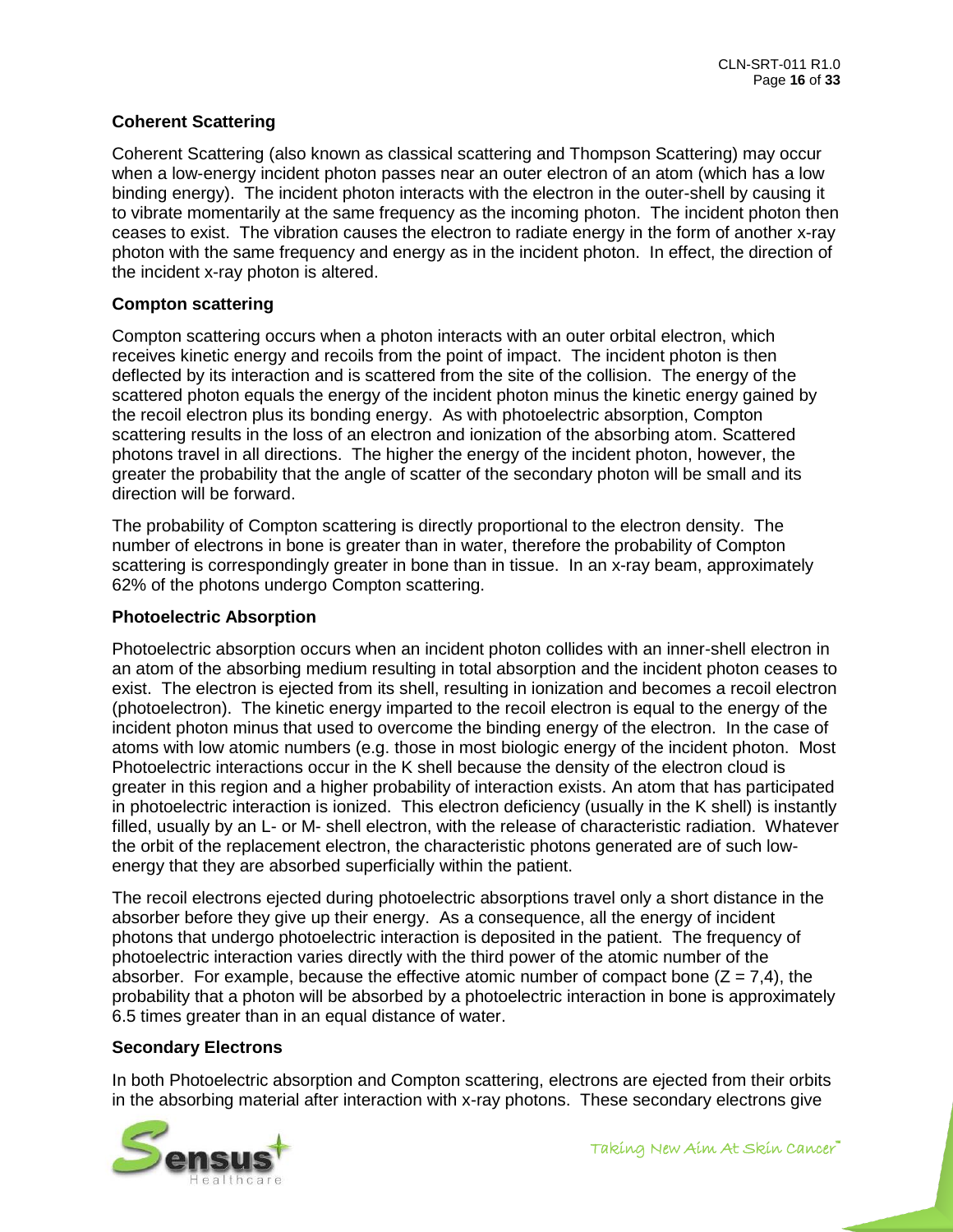up their energy in the absorber by either of two processes: (1) collisional interaction with other electrons, resulting in ionization or excitation of the affected atom, and (2) radiative interactions, which produce bremsstrahlung radiation resulting in the emission of low-energy x-ray photons. Secondary electrons eventually dissipate all their energy, mostly as heat by collisional interaction, and come to rest.

## <span id="page-16-0"></span>**Radiation Detection and Measurement**

Radiation detection can be accomplished by stretching a wire inside a gas-filled cylinder and raising the wire to a high positive voltage. The total charge produced by the passage of an ionizing particle through the active volume can be collected and measured. Different names are used for the devices based on the amount of voltage applied to the center electrode and the consequent nature of the ionizing events. If the voltage is high enough for the primary electronion pair to reach the electrodes but not high enough for secondary ionization, the device is called and ionization chamber. The collected charge is proportional to the number of ionizing events, and such devices are typically used as radiation dosimeters. At a higher voltage, the number of ionizations associated with a particle detection rises steeply because of secondary ionizations, and the device is often called a proportional counter. A single event can cause a voltage pulse proportional to the energy loss of the primary particle. Some detection devices:

- Gas-filled chambers
- Scintillation detectors
- Semi-conductors
- Photographic emulsions

#### **Gas-filled chambers**

The operation of a gas-filled detector is based on the ionization of gas molecules by radiation, followed by collection of the ion pairs as charge or current with the application of a voltage between two electrodes. The measured charge or current is proportional to the applied voltage and the amount and energy of radiation, and depends on the type and pressure of the gas.

#### **Scintillation detectors**

A scintillation counter is an instrument for detecting and measuring ionizing radiation. It consists of a scintillator which generates photons of light in response to incident radiation, a sensitive photomultiplier tube which converts the light to an electrical signal, and the necessary electronics to process the photomultiplier tube output. Scintillation counters are widely used because they can be made inexpensively yet with good quantum efficiency and can measure both the intensity and the energy of incident radiation.

#### **Semi-conductors**

A semiconductor detector is a device that uses a semiconductor (usually silicon or germanium) to detect traversing charged particles or the absorption of photons. In the field of particle physics, these detectors are usually known as silicon detectors. When their sensitive structures are based on a single diode, they are called semiconductor diode detectors. When they contain many diodes with different functions, the more general term semiconductor detector is used. Semiconductor detectors have found broad application during recent decades, in particular for gamma and X-ray spectrometry and as particle detectors.

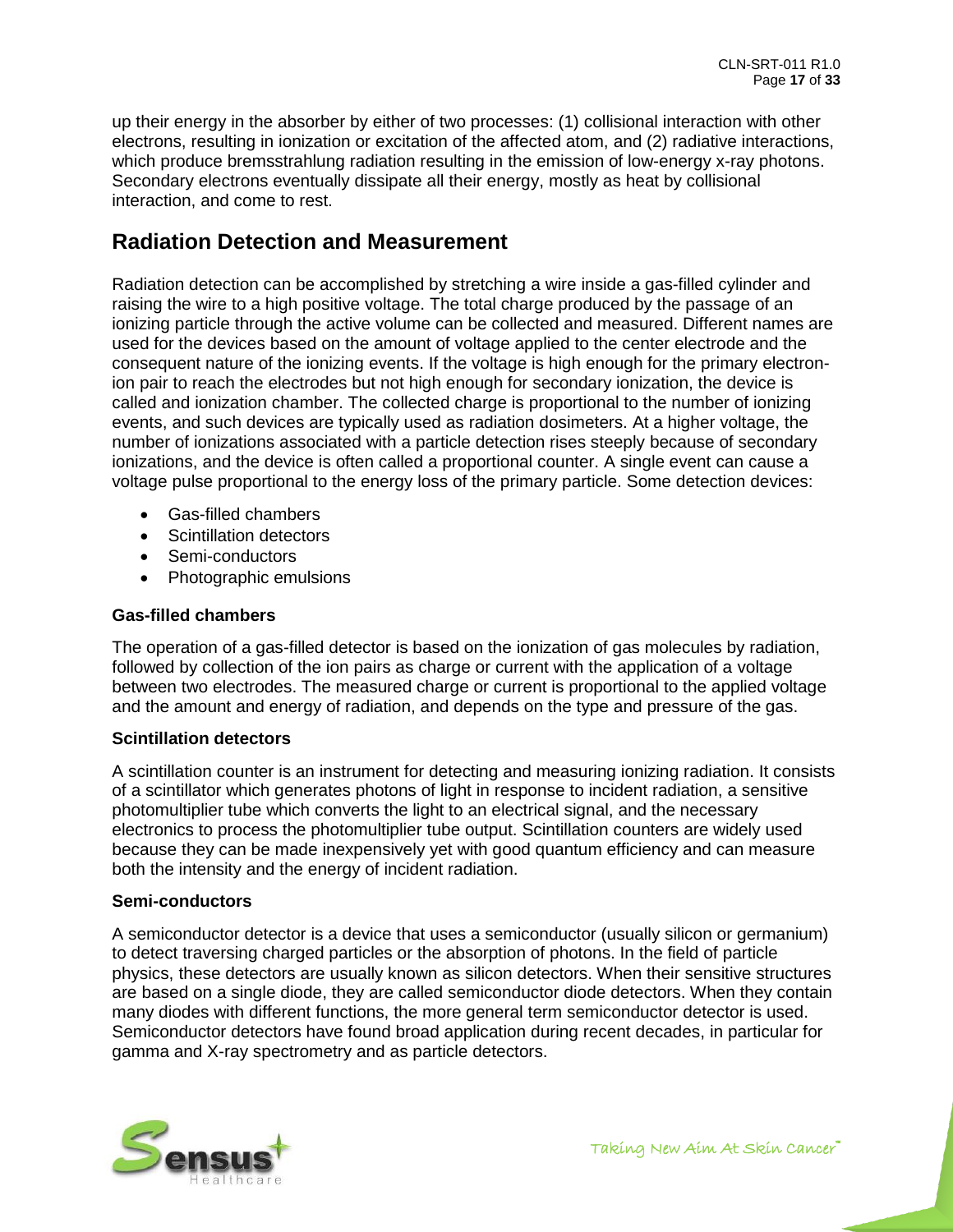#### **Photographic emulsions**

Radiation detector generally in the form of a glass plate thinly coated with a transparent medium containing a silver halide compound. Passage of charged subatomic particles is recorded in the emulsion in the same way that ordinary black and white photographic film records a picture. After photographic developing, a permanent record of the paths of the charged particles remains and may be observed through a microscope. Radioactivity was discovered in 1896 by its effect on a photographic plate, and nuclear emulsions later played a pivotal role in cosmicray research-for example, in the discovery of the pion in 1947. Emulsions continue to be useful in the study of the production and decay of short-lived particles produced in high-energy particle physics experiments.

## <span id="page-17-0"></span>**Biological Effects of Radiation**

The fact that ionizing radiation produces biological damage has been known for many years. The first case of human injury was reported in the literature just a few months following Roentgen's original paper in 1895 announcing the discovery of x-rays. As early as 1902, the first case of x-ray induced cancer was reported in the literature. Early human evidence of harmful effects as a result of exposure to radiation in large amounts existed in the 1920s and 1930s, based upon the experience of early radiologists, miners exposed to airborne radioactivity underground, persons working in the radium industry, and other special occupational groups. The long-term biological significance of smaller, repeated doses of radiation, however, was not widely appreciated until relatively recently, and most of our knowledge of the biological effects of radiation has been accumulated since World War II. The following topics will be covered:

- Radiation quantities and units
- Quality factors
- Biological effects
- Mechanisms of biological damage
- Acute and latent reaction to x-ray radiation
- Risk of stochastic effects
- Radiation dose from natural and man-made sources

## <span id="page-17-1"></span>**Radiation quantities and units**

There are five measures of radiation that will commonly be encounter when addressing the biological effects of working with X-rays or Gamma rays. These measures are: Exposure, Dose, Dose Equivalent, and Dose Rate.

#### **Exposure**

Exposure is a measure of the strength of a radiation field at some point. It is a measure of the ionization of the molecules in a mass of air. It is usually defined as the amount of charge (i.e. the sum of all ions of the same sign) produced in a unit mass of air when the interacting photons are completely absorbed in that mass. The most commonly used unit of exposure is the Roentgen (R). Specifically, a Roentgen is the amount of photon energy required to produce 1.610 x 10<sup>12</sup> ion pairs in one cubic centimeter of dry air at 0°C. A radiation field of one Roentgen will deposit 2.58 x 10<sup>-4</sup> coulombs of charge in one kilogram of dry air. The main advantage of this unit is that it is easy to directly measure with a survey meter. The main limitation is that it is only valid for deposition in air.

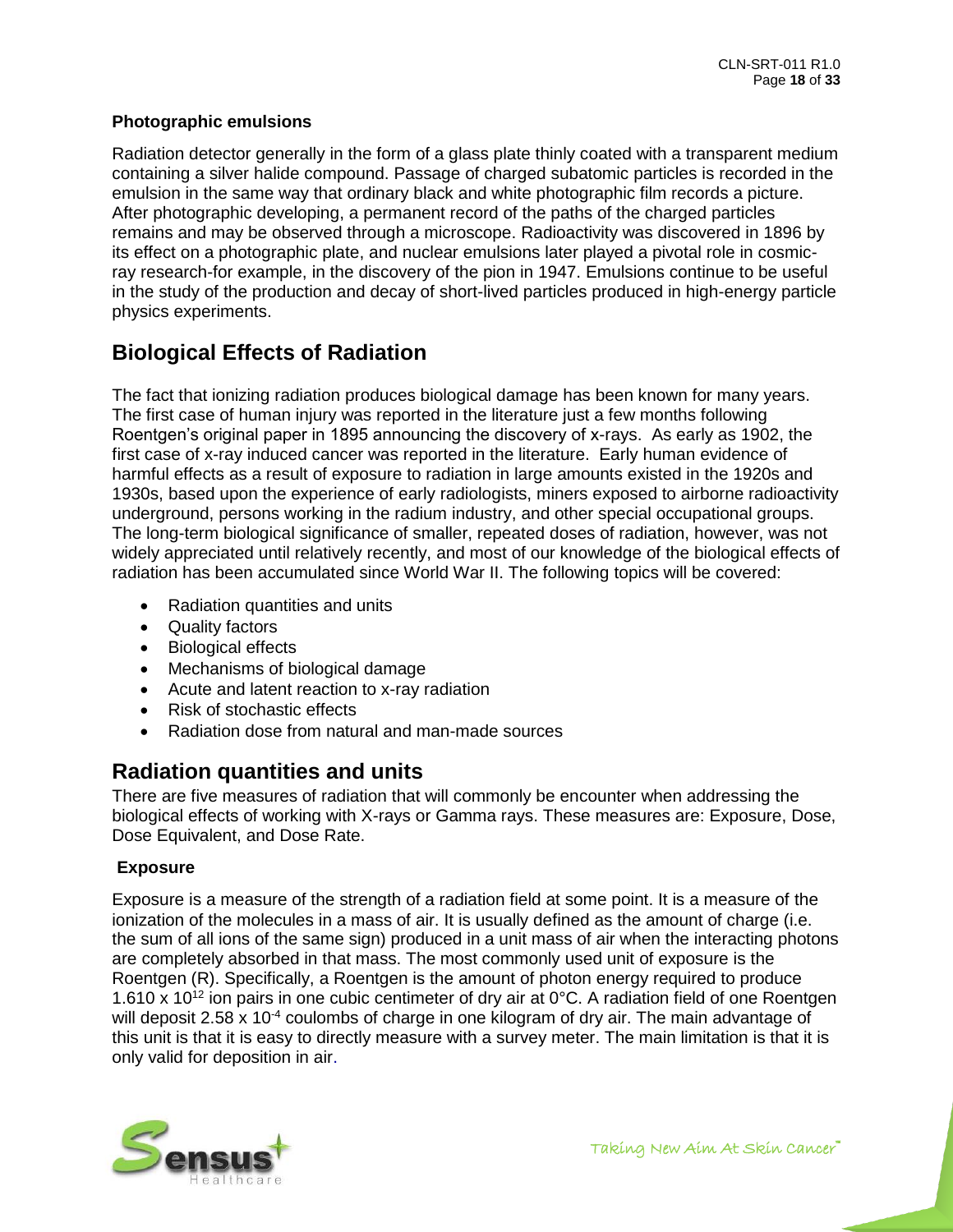#### **Dose or Absorbed Dose**

Whereas exposure is defined for air, the absorbed dose is the amount of energy that ionizing radiation imparts to a given mass of matter. The absorbed dose is used to relate the amount of ionization that x-rays or gamma rays cause in air to the level of biological damage that would be caused in living tissue placed in the radiation field. The most commonly used unit for absorbed dose is the "rad" (Radiation Absorbed Dose). A rad is defined as a dose of 100 ergs of energy per gram of the given material. The SI unit for absorbed dose is the gray (Gy), which is defined as a dose of one joule per kilogram. Since one joule equals 107 ergs, and since one kilogram equals 1000 grams, 1 Gray equals 100 rads.

The size of the absorbed dose is dependent upon the intensity (or activity) of the radiation source, the distance from the source to the irradiated material, and the time over which the material is irradiated. The activity of the source will determine the dose rate which can be expressed in rad/hr, mr/hr, mGy/sec, etc.

#### **Dose Equivalent**

When considering radiation interacting with living tissue, it is important to also consider the type of radiation. Although the biological effects of radiation are dependent upon the absorbed dose, some types of radiation produce greater effects than others for the same amount of energy imparted. For example, for equal absorbed doses, alpha particles may be 20 times as damaging as beta particles. In order to account for these variations when describing human health risks from radiation exposure, the quantity called "dose equivalent" is used. This is the absorbed dose multiplied by certain "quality" or "adjustment" factors indicative of the relative biological-damage potential of the particular type of radiation.

| Type of<br>Radiation    | Rad | Q<br><b>Factor</b> | Rem |
|-------------------------|-----|--------------------|-----|
| X-Ray                   |     |                    |     |
| Gamma Ray               |     |                    |     |
| <b>Beta Particles</b>   |     |                    |     |
| <b>Thermal Neutrons</b> |     | 5                  | 5   |
| <b>Fast Neutrons</b>    |     | 10                 | 10  |
| Alpha Particles         |     | 20                 | 20  |

#### **Dose Rate**

The dose rate is a measure of how fast a radiation dose is being received. Knowing the dose rate, allows the dose to be calculated for a period of time. For example, if the dose rate is found to be 0.8rem/hour, then a person working in this field for two hours would receive a 1.6rem dose.

#### **Quality Factor**

The quality factor (Q) is a factor used in radiation protection to weigh the absorbed dose with regard to its presumed biological effectiveness. Radiation with higher Q factors will cause greater damage to tissue. The rem is a term used to describe a special unit of dose equivalent. Rem is an abbreviation for roentgen equivalent in man. The SI unit is the sievert (SV); one rem

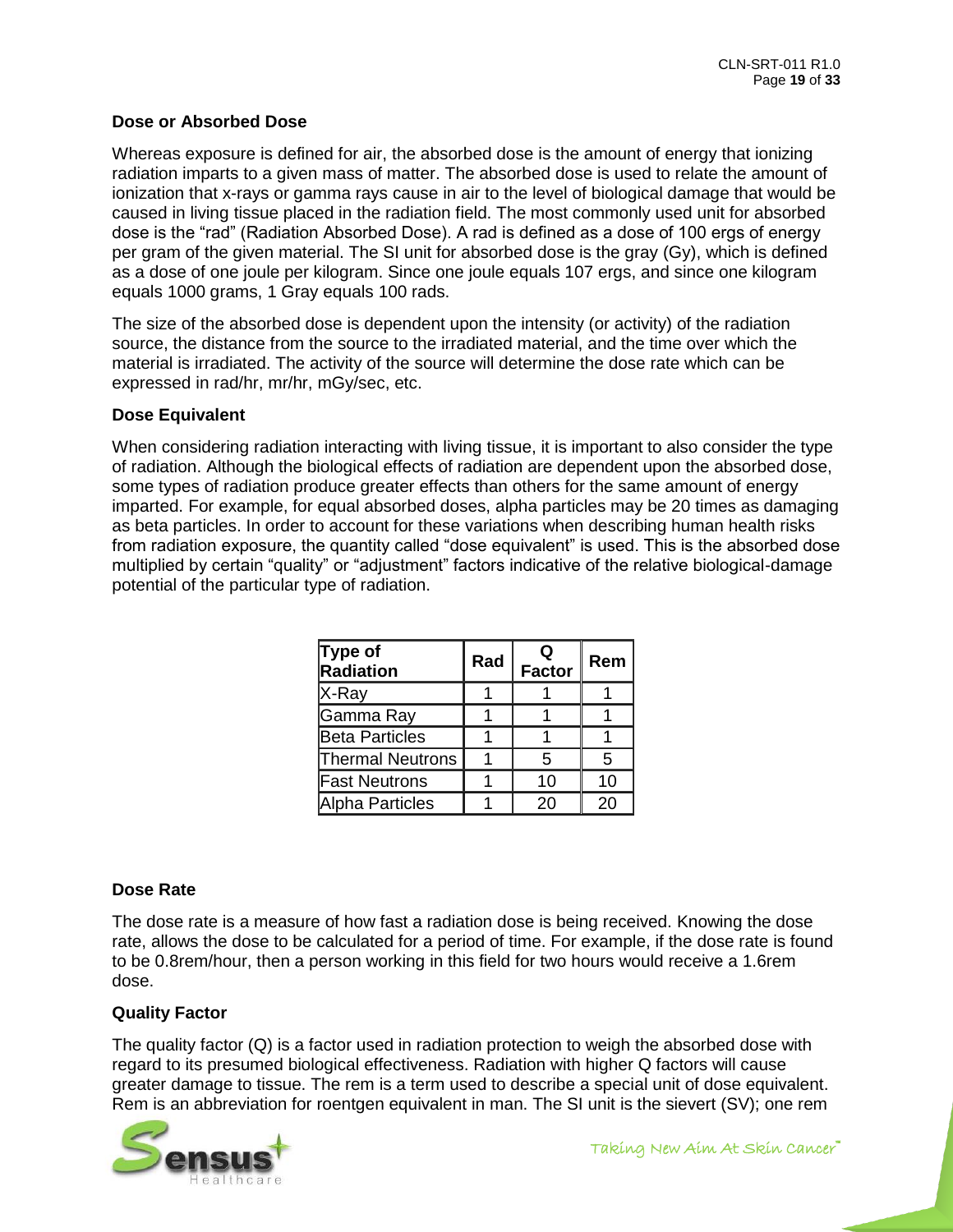is equivalent to 0.01 SV. Doses of radiation received by workers are recorded in rems, however, sieverts are being required as the industry transitions to the SI unit system.

## <span id="page-19-0"></span>**Biological effects**

As matter absorbs radiation (alpha, beta or gamma) several process can occur. Radiation is usually classified into non-ionizing or ionizing radiation.

Non-ionizing Radiation Generally of lower energy, such as visible light electromagnetic radiation or slow moving neutrons. Causes heating of matter when absorbed. No bonding or nonbonding electrons are ionized in the interaction. Can cause thermal burns.

Ionizing Radiation Higher energy radiation that ionizes an electron from an atom or a molecule. Includes alpha, beta, gamma, X-rays and higher- energy UV radiation. Far more harmful to biological systems than non-ionizing radiation.

The occurrence of particular health effects from exposure to ionizing radiation is a complicated function of numerous factors including:

- **Type of radiation involved.** All kinds of ionizing radiation can produce health effects. The main difference in the ability of alpha and beta particles and Gamma and X-rays to cause health effects is the amount of energy they have. Their energy determines how far they can penetrate into tissue and how much energy they are able to transmit directly or indirectly to tissues.
- **Size of dose received.** The higher the dose of radiation received, the higher the likelihood of health effects.
- Rate the dose is received. Tissue can receive larger dosages over a period of time. If the dosage occurs over a number of days or weeks, the results are often not as serious if a similar dose was received in a matter of minutes.
- **Part of the body exposed.** Extremities such as the hands or feet are able to receive a greater amount of radiation with less resulting damage than blood forming organs housed in the torso.
- **The age of the individual.** As a person ages, cell division slows and the body is less sensitive to the effects of ionizing radiation. Once cell division has slowed, the effects of radiation are somewhat less damaging than when cells were rapidly dividing.
- **Biological differences.** Some individuals are more sensitive to the effects of radiation than others. Studies have not been able to conclusively determine the differences.

## <span id="page-19-1"></span>**Effects of Radiation by Biological Organization**

- Molecular: Damage to enzymes, DNA etc. and interference with biological pathways.
- Subcellular: Damage to cell membranes, nucleus, chromosomes etc.
- Cellular Inhibition of cell division, cell death, transformation to a malignant state.

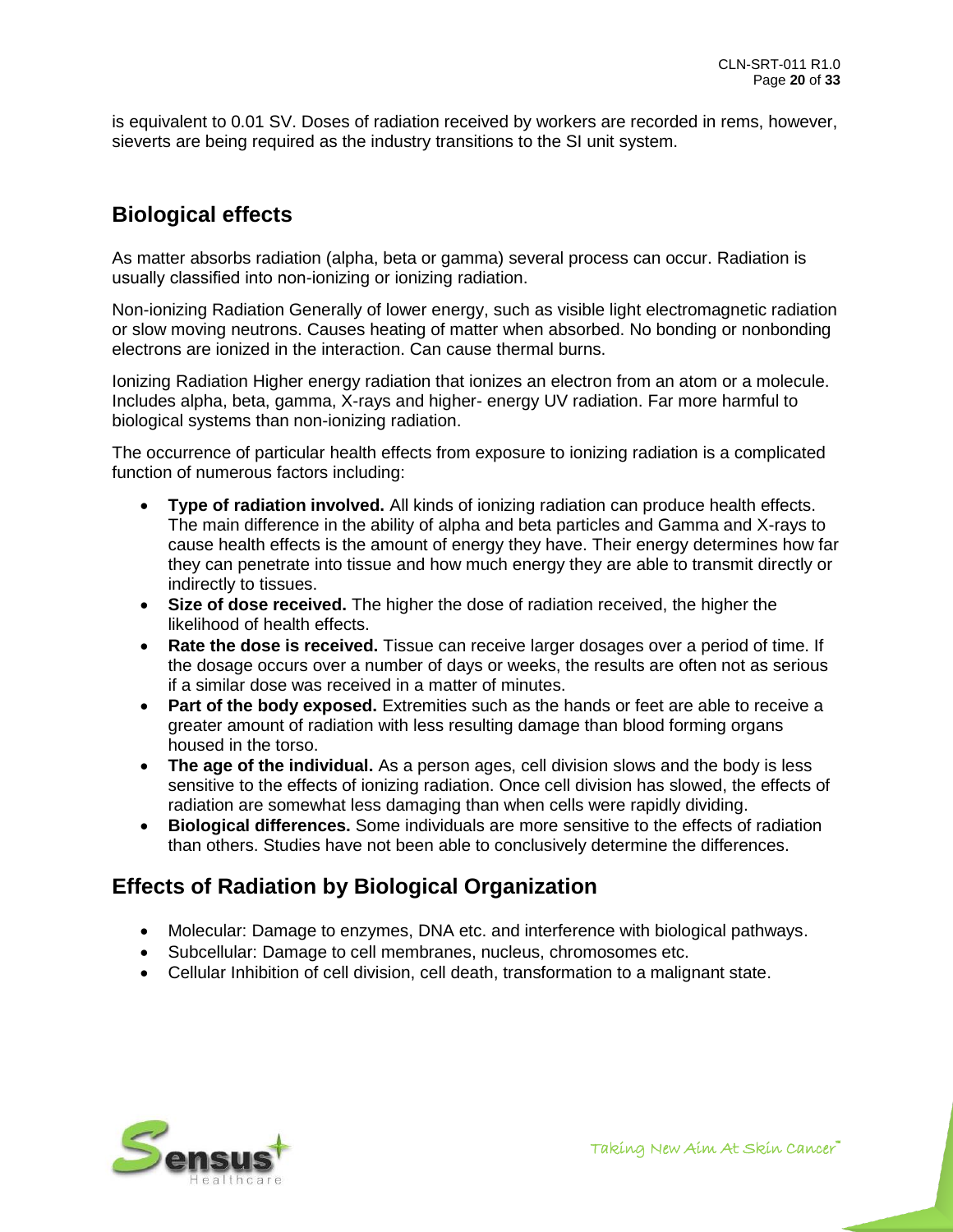#### **Organ / Tissue Radiation Effects: Skin**

- First tissue to exhibit noticeable radiation injury.
- High radiosensitivity due to the high rate of cell division and degree of exposure.
- $\bullet$  3<sup>rd</sup> or 4<sup>th</sup> fraction: Erythema (reddening).
- Monitor biological response in order to abstain from: blistering and ulceration.
- Long term complications if therapeutic index is exceeded: scarring and skin cancer.



## <span id="page-20-0"></span>**Mechanisms of biological damage**

Injury to living tissue results from the transfer of energy to atoms and molecules in the cellular structure. Ionizing radiation causes atoms and molecules to become ionized or excited. These excitations and ionizations can:

- Produce free radicals.
- Break chemical bonds.
- Produce new chemical bonds and cross-linkage between macromolecules.
- Damage molecules that regulate vital cell processes (e.g. DNA, RNA, proteins).

The cell can repair certain levels of cell damage. At low doses, such as that received every day from background radiation, cellular damage is rapidly repaired.

At higher levels, cell death results. At extremely high doses, cells cannot be replaced quickly enough, and tissues fail to function

#### **Acute and latent reaction to x-ray radiation**

Early (acute) normal tissue damage: Acute radiation side effects are caused by damage to rapidly dividing normal cells in the area being treated. Early radiation effects are predominantly seen in turnover tissues, where permanent cell loss is precisely counterbalanced by cell production in the germinal tissue compartments. Radiation-induced impairment of cell

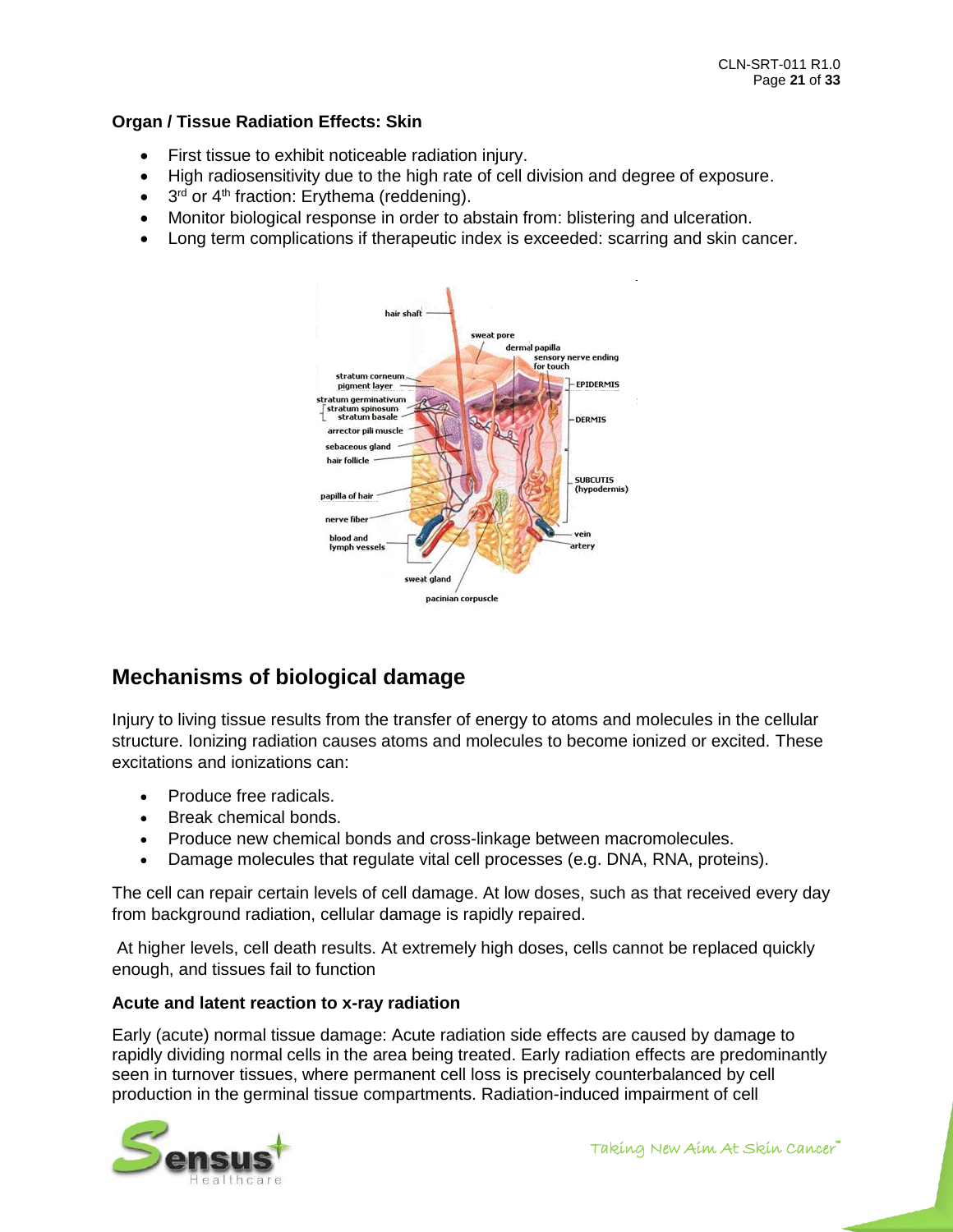production results in progressive tissue hypoplasia and eventually in a loss of functional cells. These effects include skin irritation or damage at regions exposed to the radiation beams. Latent times for the clinical manifestation of early radiation effects are over a wide range of doses independent of radiation dose, and are related to normal tissue turnover times. In contrast, the time to tissue restoration increases with increasing dose. The radiation response in these turnover tissues is likely to be affected by parallel responses in other tissue compartments, i.e. the vascular response or radiation effects in associated connective tissue, transmitted by paracrine mediators. Most acute effects disappear after treatment ends.

Pathogenesis in critical normal tissues (skin), kinetics/latency cell turnover and stem cell function, role of inflammation, cytokines, reactive oxygen species

Early side effects:

- Skin that has been exposed to the radiation can become red and warm, like sunburn.
- It can sometimes peel and become moist and oozy.
- The affected skin may ulcerate, especially when mucous surfaces are affected.

Late (chronic) tissue damage: Latent times to chronic clinical effects can be as long as 20 years or even longer. They are the shorter the higher the dose was. This relationship, however, is non-linear. Late radiation effects are usually irreversible and progressive in nature, with a dosedependent progression rate. Therefore, the tolerance doses for late effects clearly decrease with an increase in follow-up time. The clinical manifestation of late deterministic radiation effects is based on continuous processes progressing at a dose-dependent rate from the time of radiation exposure. Therefore, definition of a "latent time" is highly dependent on the endpoint studied, i.e. the quality and/or severity of changes analyzed, as well as on radiation dose and further factors.

Pathogenesis in critical tissues (skin) kinetics/latency cell turnover:

- Role of inflammation, cytokines, reactive oxygen species
- Microvascular damage, fibrosis, ischemia and atrophy
- Functional vs. structural damage
- Growth factors and stimulated regeneration (including stem cells)
- Concept of normal tissue tolerance

Late side effects:

- Skin atrophy (causing the skin to appear thin and pale)
- Telangiectasia (which are visible, small spidery blood vessels)
- Increased pigmentation (color change)
- Non-healing ulcer (rare)
- A different type of skin cancer can develop in the treated area (very rare)

#### **Risk of stochastic effects**

Stochastic effects are those that occur by chance and consist primarily of cancer and genetic effects. Stochastic effects often show up years after exposure. As the dose to an individual increases, the probability that cancer or a genetic effect will occur also increases. However, at no time, even for high doses, is it certain that cancer or genetic damage will result. Similarly, for stochastic effects, there is no threshold dose below which it is relatively certain that an adverse effect cannot occur. In addition, because stochastic effects can occur in individuals that have

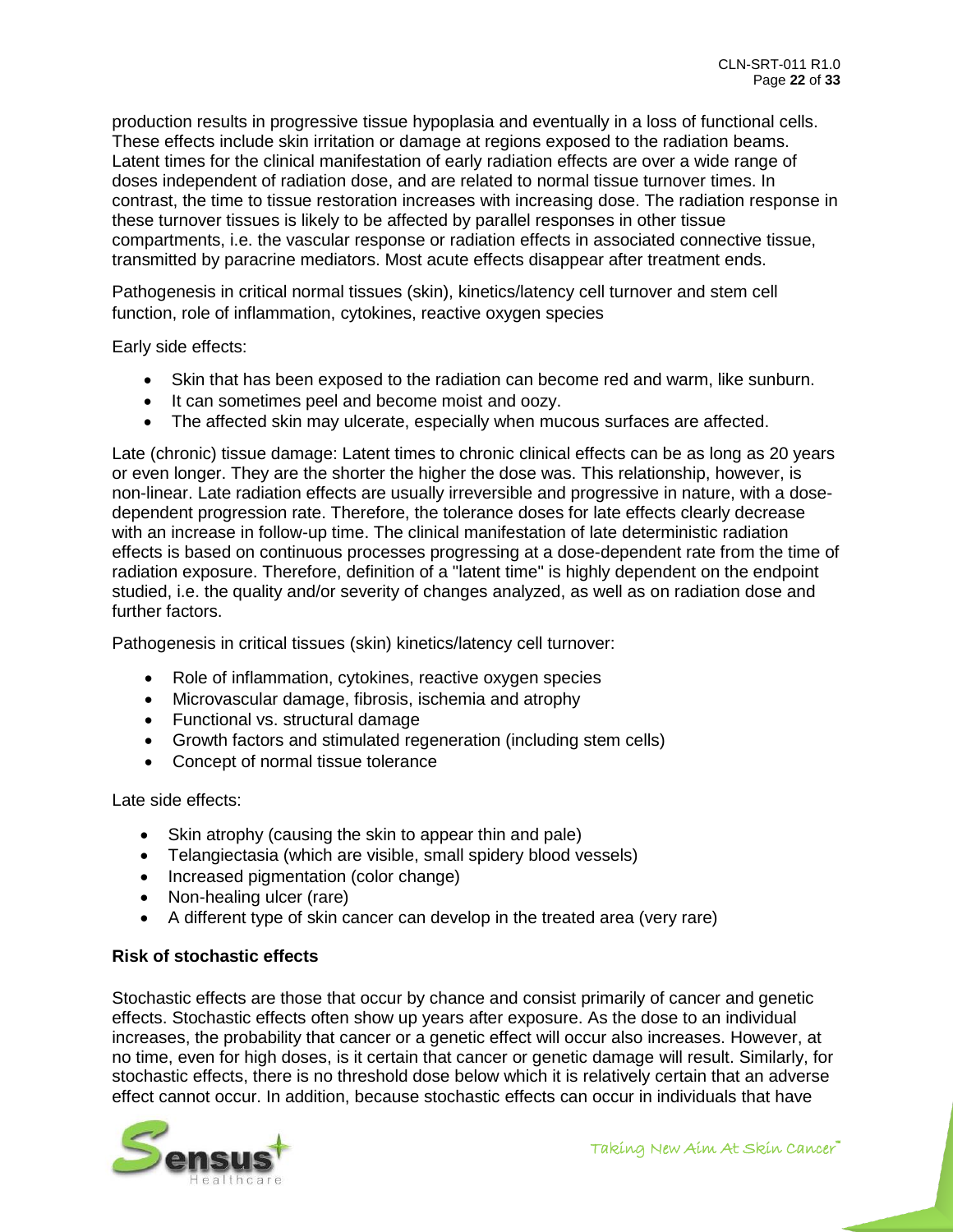not been exposed to radiation above background levels, it can never be determined for certain that an occurrence of cancer or genetic damage was due to a specific exposure.

While it cannot be determined conclusively, it often possible to estimate the probability that radiation exposure will cause a stochastic effect. As mentioned previously, it is estimated that the probability of having a cancer in the US rises from 20% for non-radiation workers to 21% for persons who work regularly with radiation. The probability for genetic defects is even less likely to increase for workers exposed to radiation. Studies conducted on Japanese atomic bomb survivors who were exposed to large doses of radiation found no more genetic defects than what would normally occur.

Radiation-induced hereditary effects have not been observed in human populations, yet they have been demonstrated in animals. If the germ cells that are present in the ovaries and testes and are responsible for reproduction were modified by radiation, hereditary effects could occur in the progeny of the individual. Exposure of the embryo or fetus to ionizing radiation could increase the risk of leukemia in infants and, during certain periods in early pregnancy, may lead to mental retardation and congenital malformations if the amount of radiation is sufficiently high.

### <span id="page-22-0"></span>**Radiation dose from natural and man-made sources**

#### **Natural**

The earth, and all living things on it, are constantly bombarded by radiation from space, similar to a steady drizzle of rain. Charged particles from the sun and stars interact with the earth's atmosphere and magnetic field to produce a shower of radiation, typically beta and gamma radiation. The dose from cosmic radiation varies in different parts of the world due to differences in elevation and to the effects of the earth's magnetic field.

Radioactive material is also found throughout nature. It is in the soil, water, and vegetation. Low levels of uranium, thorium, and their decay products are found everywhere. Some of these materials are ingested with food and water, while others, such as radon, are inhaled. The dose from terrestrial sources also varies in different parts of the world. Locations with higher concentrations of uranium and thorium in their soil have higher dose levels.

The major isotopes of concern for terrestrial radiation are uranium and the decay products of uranium, such as thorium, radium, and radon.

In addition to the cosmic and terrestrial sources, all people also have radioactive potassium-40, carbon- 14, lead-210, and other isotopes inside their bodies from birth. The variation in dose from one person to another is not as great as the variation in dose from cosmic and terrestrial sources. The average annual dose to a person from internal radioactive material is about 40 millirems/year.

#### **Man-Made**

Although all people are exposed to natural sources of radiation, there are two distinct groups exposed to man-made radiation sources. These two groups are:

- Members of the public
- Occupationally exposed individuals

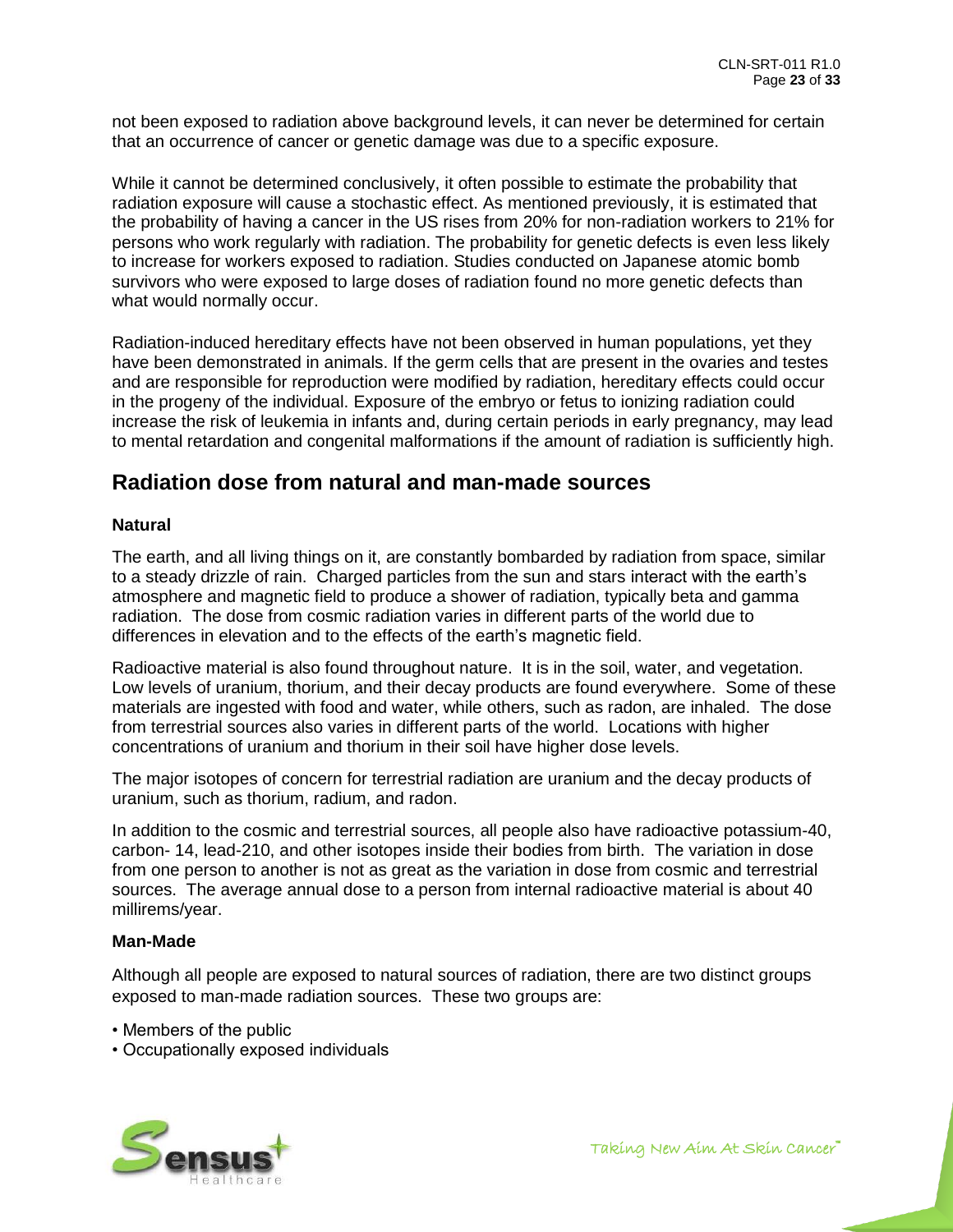A member of the public is defined in 10 CFR Part 20 as any individual except when that individual is receiving an occupational dose.

Occupational dose is the dose received by an individual in the course of employment in which the individual's assigned duties involve exposure to radiation or to radioactive material. This does not include the dose received from background radiation, from any medical administration the individual has received, from exposure to individuals administered radioactive materials from voluntary participation in medical research programs, or as a member of the public.

By far, the most significant source of man-made radiation exposure to the public is from medical procedures, such as diagnostic X-rays, nuclear medicine, and radiation therapy. Some of the major isotopes would be I-131, Tc-99m, Co-60, Ir-192, Cs-137, and others.

In addition, members of the public are exposed to radiation from consumer products, such as tobacco (thorium), building materials, combustible fuels (gas, coal, etc.), ophthalmic glass, televisions, luminous watches and dials (tritium), airport X-ray systems, smoke detectors (americium), road construction materials, electron tubes, fluorescent lamp starters, lantern mantles (thorium), etc.

Of lesser magnitude, members of the public are exposed to radiation from the nuclear fuel cycle, which includes the entire sequence from mining and milling of uranium to the actual production of power at a nuclear plant. This would be uranium and its daughter products.

The final sources of exposure to the public would be shipment of radioactive materials and residual fallout from nuclear weapons testing and accidents, such as Chernobyl.

#### **Occupationally Exposed Individuals**

Occupationally exposed individuals, on the other hand, are exposed according to their occupations and to the sources with which they work. Occupationally exposed individuals, however, are monitored for radiation exposure with dosimeters so that their exposures are well documented in comparison to the doses received by members of the public.

Some of the isotopes of concern would be uranium and its daughter products, cobalt-60, cesium-137, americium-241, and others.

## <span id="page-23-0"></span>**Shielding**

Physical barriers designed to provide protection from the effects of ionizing radiation; also, the technology of providing such protection. Major sources of radiation are nuclear reactors and associated facilities, medical and industrial x-ray and radioisotope facilities, charged-particle accelerators, and cosmic rays. Types of radiation are directly ionizing (charged particles) and indirectly ionizing (neutrons, gamma rays, and x-rays). In most instances, protection of human life is the goal of radiation shielding. In other instances, protection may be required for structural materials which would otherwise be exposed to high-intensity radiation, or for radiation-sensitive materials such as photographic film and certain electronic components.

 Charged particle shielding: Charged particles lose energy and are thus attenuated and stopped primarily as a result of coulombic interactions with electrons of the stopping medium. Gamma-ray and x-ray photons lose energy principally by three types of interactions: photoemission, Compton scattering, and pair production. Neutrons lose energy in shields by elastic or inelastic scattering. Elastic scattering is more effective with shield

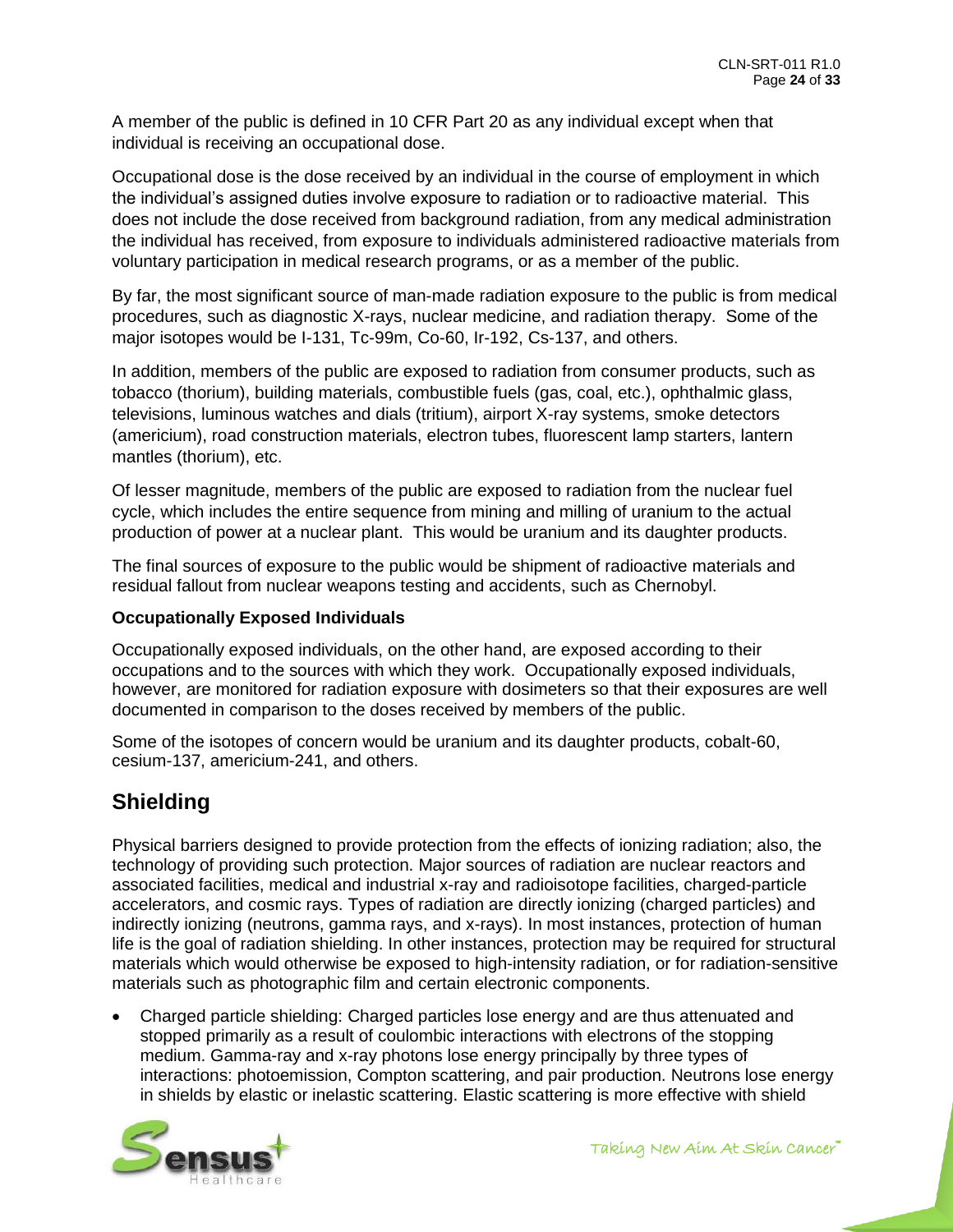materials of low atomic mass, notably hydrogenous materials, but both processes are important, and an efficient neutron shield is made of materials of both high and low atomic mass. See also Compton Effect; Electron-positron pair production; Photoemission.

- Photon shielding: Shielding from gamma rays requires large amounts of mass, in contrast to alpha particles which can be blocked by paper or skin, and beta particles which can be shielded by foil. Gamma rays are better absorbed by materials with high atomic numbers and high density, although neither effect is important compared to the total mass per area in the path of the gamma ray. For this reason, a lead shield is only modestly better (20–30% better) as a gamma shield, than an equal mass of another shielding material such as aluminum, concrete, water or soil; lead's major advantage is not in lower weight, but rather its compactness due to its higher density. Protective clothing, goggles and respirators can protect from internal contact with or ingestion of alpha or beta emitting particles, but provide no protection from gamma radiation from external sources. The higher the energy of the gamma rays, the thicker the shielding made from the same shielding material is required. Materials for shielding gamma rays are typically measured by the thickness required to reduce the intensity of the gamma rays by one half (the half value layer or HVL). For example gamma rays that require 1 cm (0.4″) of lead to reduce their intensity by 50% will also have their intensity reduced in half by 4.1 cm of granite rock, 6 cm (2½″) of concrete, or 9 cm (3½″) of packed soil. However, the mass of this much concrete or soil is only 20–30% greater than that of lead with the same absorption capability. Depleted uranium is used for shielding in portable gamma ray sources, but here the savings in weight over lead are larger, as portable sources' shape resembles a sphere to some extent, and the volume of a sphere is dependent on the cube of the radius; so a source with its radius cut in half will have its volume reduced eight times, which will more than compensate uranium's greater density (as well as reducing bulk). In a nuclear power plant, shielding can be provided by steel and concrete in the pressure and particle containment vessel, while water provides a radiation shielding of fuel rods during storage or transport into the reactor core. The loss of water or removal of a "hot" fuel assembly into the air would result in much higher radiation levels than when kept under water.
- Facility Shielding: Physical barriers designed to provide protection from the effects of ionizing radiation; also, the technology of providing such protection. Major sources of radiation are nuclear reactors and associated facilities, medical and industrial x-ray and radioisotope facilities, charged-particle accelerators, and cosmic rays. Types of radiation are directly ionizing (charged particles) and indirectly ionizing (neutrons, gamma rays, and xrays). In most instances, protection of human life is the goal of radiation shielding. In other instances, protection may be required for structural materials which would otherwise be exposed to high-intensity radiation, or for radiation-sensitive materials such as photographic film and certain electronic components. Metals are resistant to radiation damage, although there is some change in their mechanical properties. Concretes, frequently used because of their relatively low cost, hold up well; however, if heated they lose water of crystallization, becoming somewhat weaker and less effective in neutron attenuation. Radiation shields vary with application. The overall thickness of material is chosen to reduce radiation intensities outside the shield to levels well within prescribed limits for occupational exposure or for exposure of the general public. The reactor shield is usually considered to consist of two regions, the biological shield and the thermal shield. The thermal shield, located next to the reactor core, is designed to absorb most of the energy of the escaping radiation and thus to protect the steel reactor vessel from radiation damage. It is often made of steel and is cooled by the primary coolant. The biological shield is added outside to reduce the external dose rate to a tolerable level.

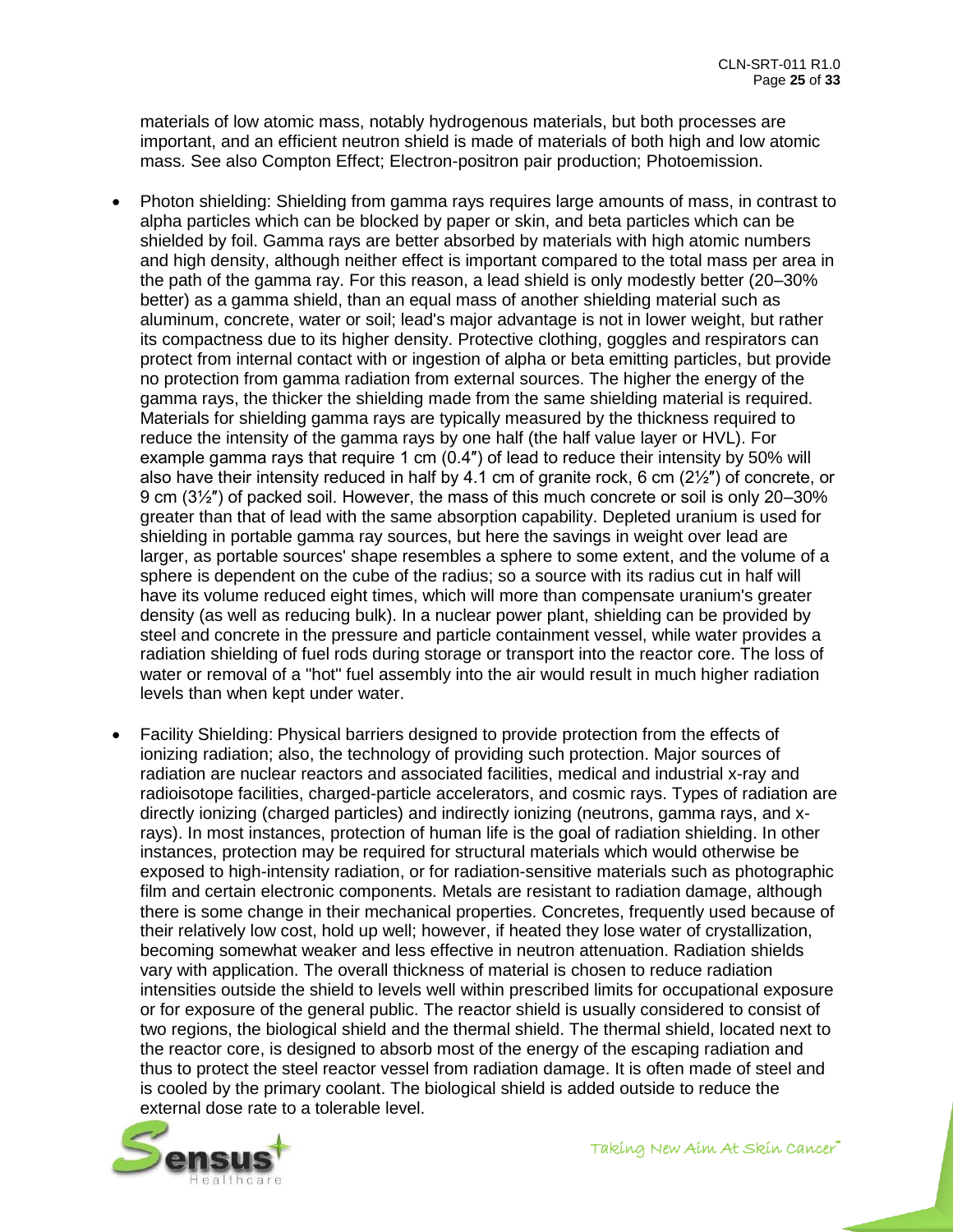## <span id="page-25-0"></span>**Personnel Radiation Dosimetry Devices and Methods**

The recording of radiation dose received by persons working with radioactive material and radiation- producing equipment is essential to minimizing exposure as well as maintaining compliance with state and federal regulations.

#### **Monitoring Requirements**:

Dosimeter badges must be worn by personnel meeting any of the following requirements:

- 1. Personnel likely to receive an annual radiation dose in excess of 10 percent of any of the following annual dose limits:
	- a. Total effective dose equivalent of 5 rems b. Sum of the deep dose equivalent and the committed dose equivalent to an individual organ or tissue (other than the lens of the eye) being equal to 50 rems c. Eye dose equivalent of 15 rems d. Shallow dose equivalent of 50 rems to the skin or to an extremity.
- 2. Radiation and imaging employees with a declared or planned pregnancy.
- 3. Personnel who enter a High Radiation Area (exposure to greater than 100 millirem in any one hour).
- 4. Personnel who operate analytical X-ray devices.
- 5. Personnel who meet special criteria as assessed by the Radiation Safety Officer or his/her delegated representative.

#### **External Monitoring:**

- 1. The personal monitoring device (film badge) must be worn properly, stored properly and exchanged quarterly at the due date.
- 2. Badges are to be worn at collar level and outside of radiation protection garments. Pregnant employees will wear a second badge at waist level and underneath radiation protection garments
- 3. All issued badges must be opened by the user regardless of whether the user will be working in a radiation area or not.
- 4. Each department/unit with staff required to wear a dosimeter badge must designate a badge coordinator.
- 5. The Safety Office is responsible for delivery of the badges at the end of each month to each department. The designated badge coordinator is responsible for distribution and collection of the badges. The badge coordinator is also responsible for the return of the badges to the Radiation Safety Office. Any change in staff, such as transfer, resignation, pregnancy, etc., must be forwarded to the Safety Office. A delivery date and deadline date for return is emailed by the Safety Office prior to end of month.
- 6. Badges are not to be worn away from the hospital, not taken home and not worn as a badge for another job. In the event that you work weekends or are unavailable due to leave, your badge should be here to exchange and meet the deadline. Racks are provided for placing your badge when you leave from work.
- 7. The coordinator has the responsibility of collection and return of the badges. They are not responsible for tracking down the badges. They should be on the rack and ready for pickup.
- 8. Dosimeter badge reports are prepared on a set schedule. Failure to turn in a badge will affect the accuracy of exposure data on the report.

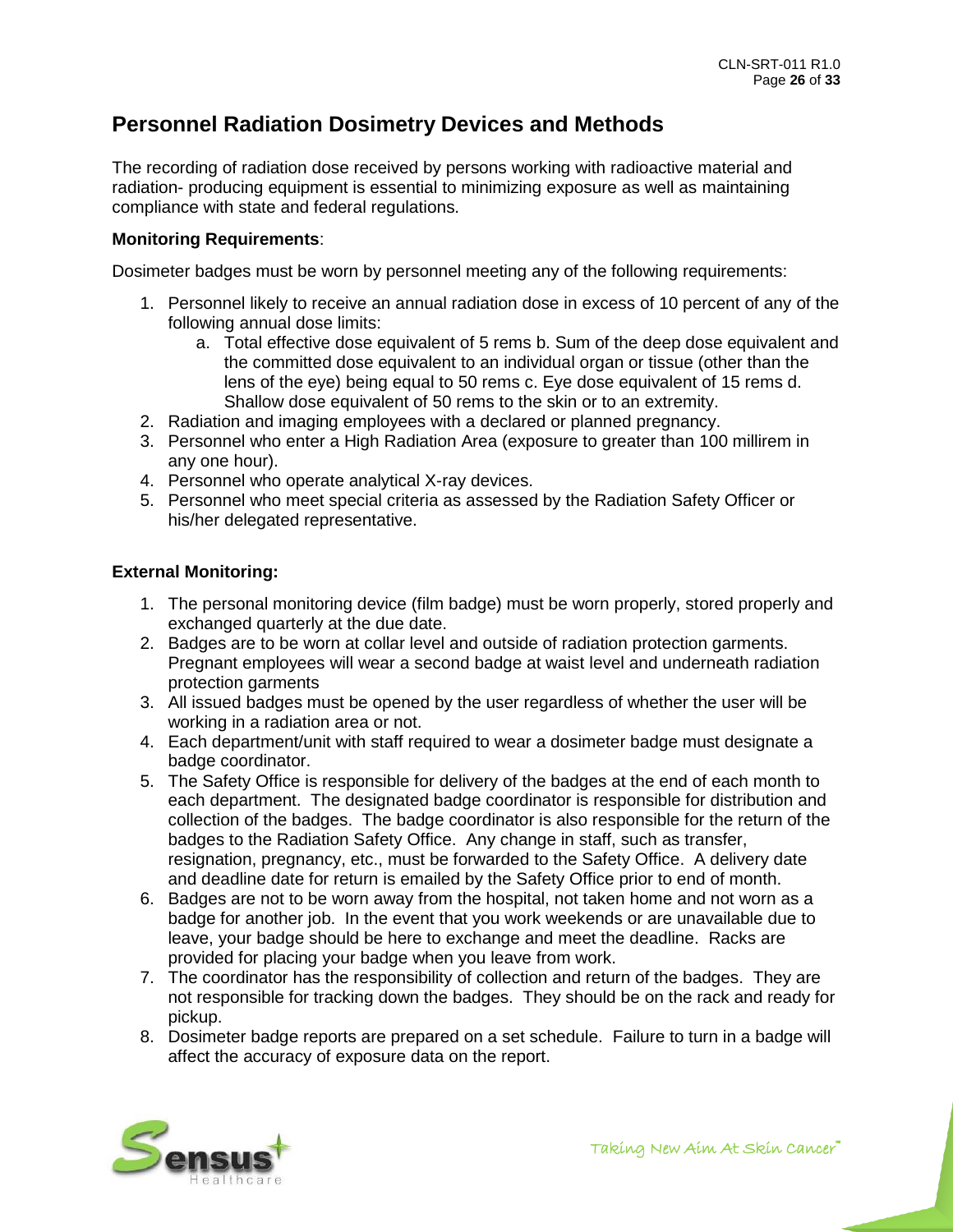9. The badge coordinator and department head will be notified when badges are being turned in late. A missing or invalid dosimeter reading creates a gap in your radiation dose record.

#### **External Dose Evaluation**:

The Safety Office and Radiation Safety Officer (RSO) review occupational dose reports upon receipt. The Safety Office maintains occupational radiation exposure records. Investigations of exposures exceeding ALARA levels are conducted in accordance with hospital and state regulations. Records are also reviewed to determine the necessity of dosimeter badges.

## <span id="page-26-0"></span>**Federal and State Regulations**

There are laws at the federal and state levels, which vary by state, regulating radiation. Ionizing radiation generally refers to gamma rays and x rays; alpha and beta particles, high-speed electrons, neutrons, protons and other nuclear particles; but not sound or radio waves or visible, infrared or ultraviolet light. Byproducts include any radioactive material, except special nuclear material, yielded in, or made radioactive by, exposure to the radiation incident to the process of producing or utilizing special nuclear material.

Because of health and safety concerns, laws regulate the licensing and practices of those involved in the manufacture, storage, or transportation of radioactive materials. The United States Nuclear Regulatory Commission has primary authority over defining the materials subject to regulation. Some of the duties of agencies responsible for radiation exposure and radioactive materials include to:

- 1. Develop and conduct programs for evaluation of hazards associated with use of sources of ionizing radiation;
- 2. Develop programs with due regard for compatibility with federal programs for regulation of by-product, source and special nuclear materials;
- 3. Formulate, adopt, promulgate and repeal codes, rules and regulations relating to control of sources of ionizing radiation with due regard for compatibility with the regulatory programs of the federal government;
- 4. Advise, consult and cooperate with other agencies of the state, the federal government, other states and interstate agencies, political subdivisions and with groups concerned with control of sources of ionizing radiation;
- 5. Have the authority to accept and administer loans, grants or other funds or gifts, conditional or otherwise, in furtherance of its functions, from the federal government and from other sources, public or private;
- 6. Encourage, participate in or conduct studies, investigations, training, research and demonstrations relating to control of sources of ionizing radiation; and
- 7. Collect and disseminate information relating to control of sources of ionizing radiation.

#### **Chronology of Standards**

- 1. GENERAL PROVISIONS
- 2. REGISTRATION, INSTALLATION, AND SERVICE OF IONIZING RADIATION-PRODUCING MACHINES; AND CERTIFICATION OF MAMMOGRAPHY FACILITIES
- 3. RADIOACTIVE MATERIAL LICENSING
- 4. STANDARDS FOR PROTECTION AGAINST IONIZING RADIATION
- 5. SEALED SOURCE INDUSTRIAL RADIOGRAPHY

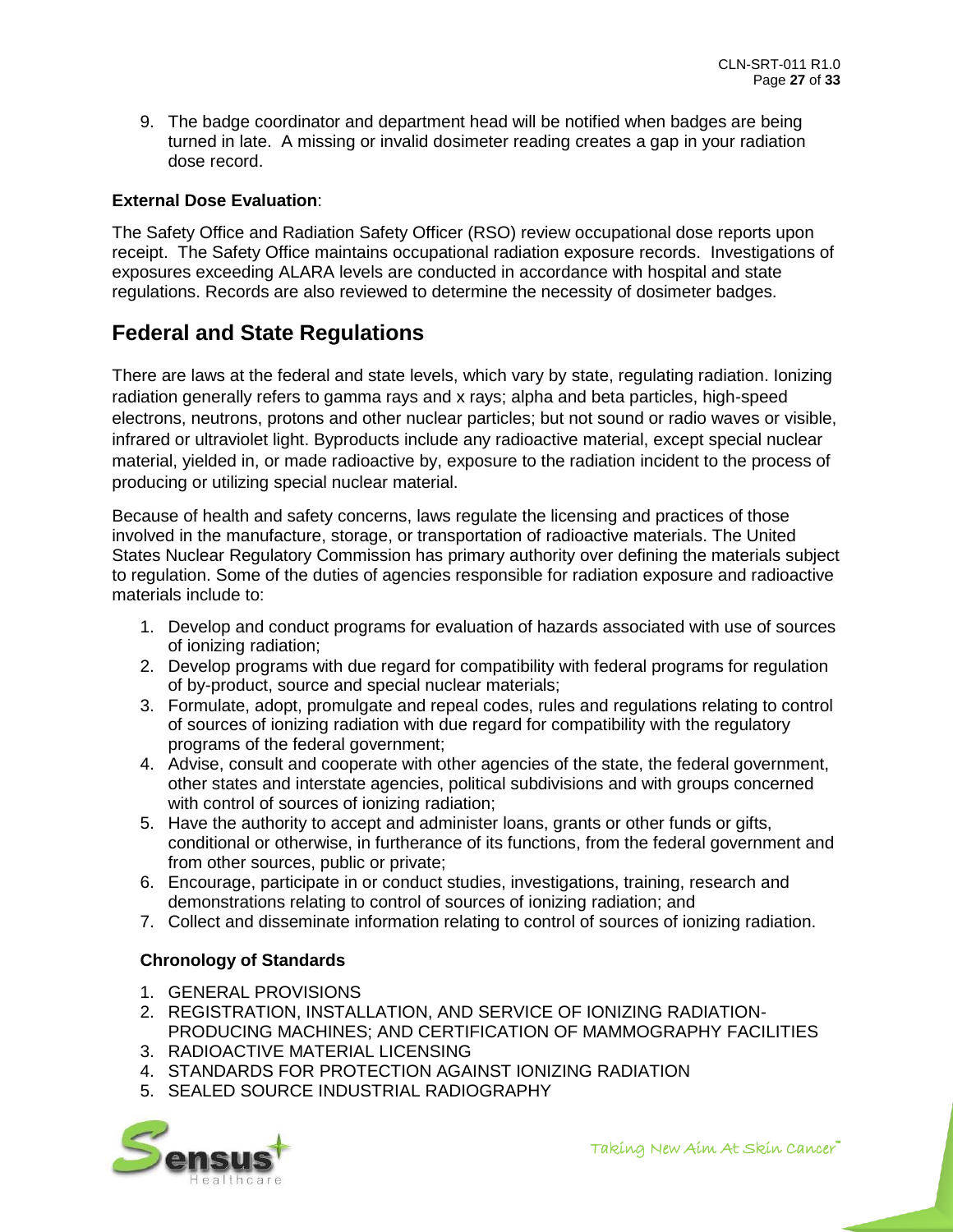- 6. USE OF X-RAYS IN THE HEALING ARTS
- 7. MEDICAL USES OF RADIOACTIVE MATERIAL
- 8. RADIATION SAFETY REQUIREMENTS FOR ANALYTICAL X-RAY OPERATIONS
- 9. PARTICLE ACCELERATORS
- 10. NOTICES, INSTRUCTIONS, AND REPORTS TO RADIATION WORKERS; INSPECTIONS
- 11. INDUSTRIAL USES OF X-RAYS, NOT INCLUDING ANALYTICAL X-RAY SYSTEMS
- 12. ADMINISTRATIVE PROVISIONS
- 13. LICENSE AND REGISTRATION FEES
- 14. REGISTRATION OF NONIONIZING RADIATION SOURCES AND STANDARDS FOR PROTECTION AGAINST NONIONIZING RADIATION
- 15. TRANSPORTATION
- 16. RESERVED
- 17. . WIRELINE SERVICE OPERATIONS AND SUBSURFACE TRACER STUDIES

#### **Sources of Standards, Recommendations and Requirements**

The Nuclear Regulatory Commission (NRC), from which most of this information comes from strictly regulates academic, commercial and industrial uses of radioactive material.

#### **Basis of Standards**

In 1925, at the First International Congress of Radiology, the International Commission on Radiological Units and Measurements (ICRU) was formed, mainly because of the lack of a suitable dosage unit of international acceptance. In 1928, this group adopted the definition of an international unit, the Roentgen. For the first time measurements throughout the world could be made in terms of the same unit. Over the years the ICRU has been the main force in defining and adopting units for use on an international basis.

At the Second International Congress of Radiology in 1928, the first international body concerned with protection standards was formed. At first known as the International X-| ray and Radium Protection Commission, this group is now called the International Commission on Radiological Protection (ICRP). This group discusses and reviews basic protection principles, and these recommendations then serve as a guide from which regulations can be drawn up by each country to suit its needs. Although this group acts only as an advisory board, it has had a tremendous impact on the field of radiation protection.

In 1934, the ICRP made its first recommendation of a tolerance level of exposure: 0.2 R/day. This limit remained in force until 1950. However, because of World War II, the| ICRP did not meet between 1937 and 1950. This left much of the study of protection standards during this time to the national committees.

In this regard, one cannot help but mention the work done by the National Committee on Radiation Protection and Measurements (NCRP). This group was formed in the United States in 1929. The work of this body was coordinated by the National Bureau of Standards. The early recommendations of the Committee appeared in the National Bureau of Standards Handbooks. The NCRP recommendations as outlined in Handbooks 20 and 23, which have been superseded by later reports, served as the basis for protection practices during the days of the Manhattan project. This was the name given to the project developing the atomic bomb. Many members of the NCRP were engaged in this program and were helpful in seeing that protection standards prevailed.

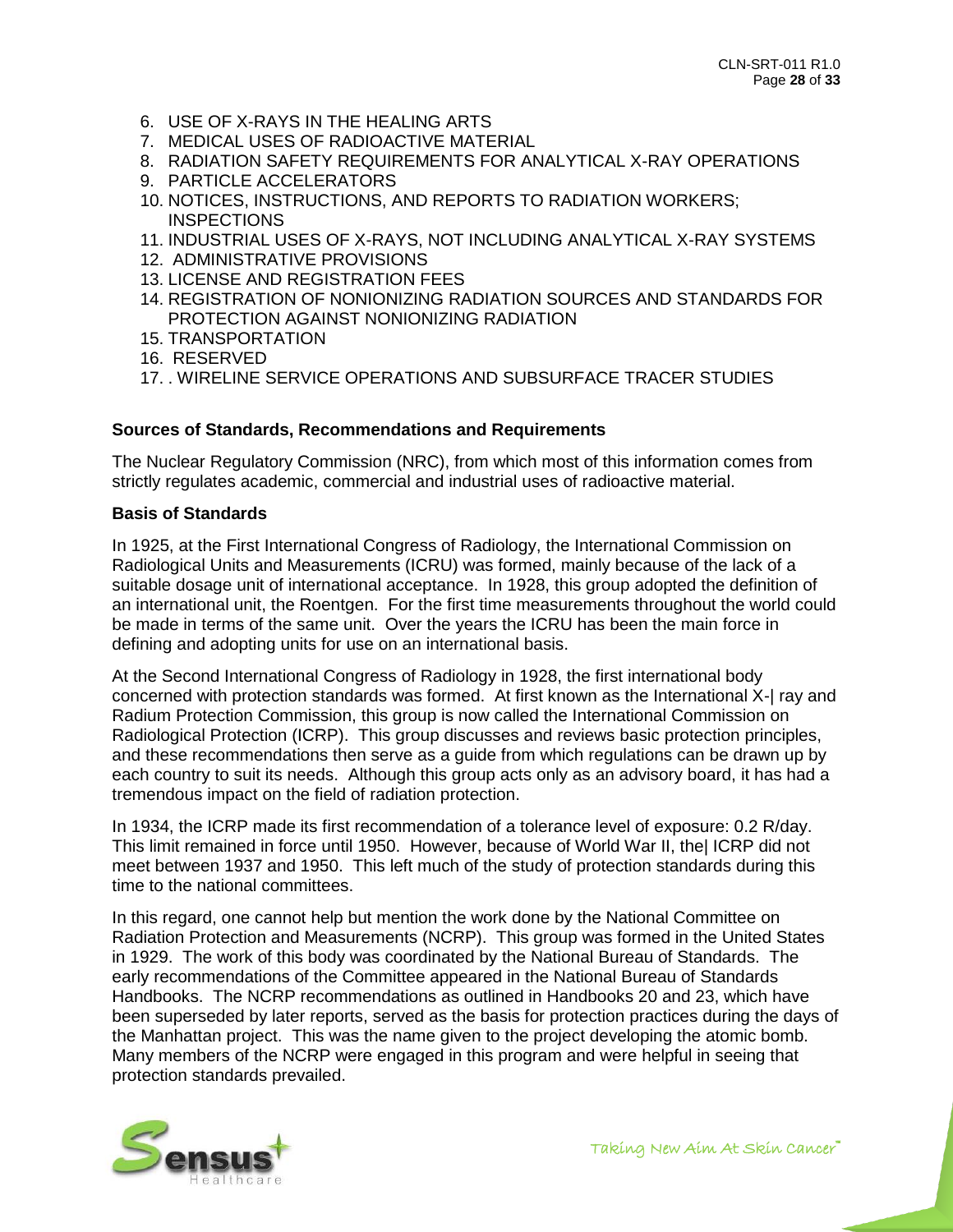From the standpoint of protection problems, it is hard to believe the dramatic impact that the war years produced. Of course, most of this effect can be traced to the development of the atomic bomb. Before the war, most of the problems concerned rather low energy x-rays. Now, not only were there these to treat, but also other types of radiation with a| wide range of energies. Added to this was the large increase of workers in the radiation field. Also, many new techniques and operations became a topic of real concern. New units would be needed to define the dose contributed by radiation other than x-rays. | Large amounts of waste were now produced and methods of disposal would have to be worked out. With reactors in use, not only the workers, but also others not connected with the work, would have to be considered. The scope of the radiation field had enlarged to an undreamed of extent.

The NCRP met in 1946 to reorganize. At this time a number of subcommittees were formed to deal with the new problems more effectively. This resulted in the publication of a number of handbooks after the war which represented changes and additions to the old recommendations. The Committee was replaced by a non-profit corporation chartered by Congress in 1964 and is now known as the National Council on Radiation Protection and Measurements. The Council is the successor to the Committee and was formed to carry on the work begun by the Committee.

The Council is made up of the members and the participants who serve on a number of committees. These committees develop proposed recommendations on various aspects of radiation protection and radiation measurements, which when approved by the Council, are published as NCRP Reports. The initial report issued by the Council was NCRP Report No. 32.

The three organizations, ICRU, ICRP and NCRP, have figured prominently in the development of present day radiation protection practices. Although these bodies act as advisory boards only, much of the radiation protection philosophy which has evolved and which has been adopted by various regulatory agencies throughout the world, had its origins in the recommendations of these organizations.

#### **Current regulations**

The Federal Radiation Council (FRC) was established in 1959 by Executive Order 10831. The Council arose as a result of new information that became available in the 1950s on the effects of radiation. Before that time, only nongovernmental radiation advisory bodies (i.e., ICRP and NCRP) existed, and their recommendations were not binding on users of radiation or radioactive materials. The FRC was established as an official Government entity and included representatives from all Federal agencies concerned with radiation protection. The Council served as the primary coordinating body for all radiation activities conducted by the Federal Government (FRC60a) and was responsible for:

Advising the President with respect to radiation matters, directly or indirectly affecting health, including providing guidance to all Federal agencies in the formulation of radiation standards and in the establishment and execution of programs of cooperation with States.

The Council's first recommendations concerning radiation protection guidance for Federal agencies were approved by President Eisenhower in 1960 (FRC60b). The guidance established exposure limits for members of the general public. These included the yearly radiation exposure of 0.5 rem per year for the whole body of individuals in the general population and an average gonadal dose of 5 rem in 30 years for the general population (exclusive of natural background and the purposeful medical exposure of patients).

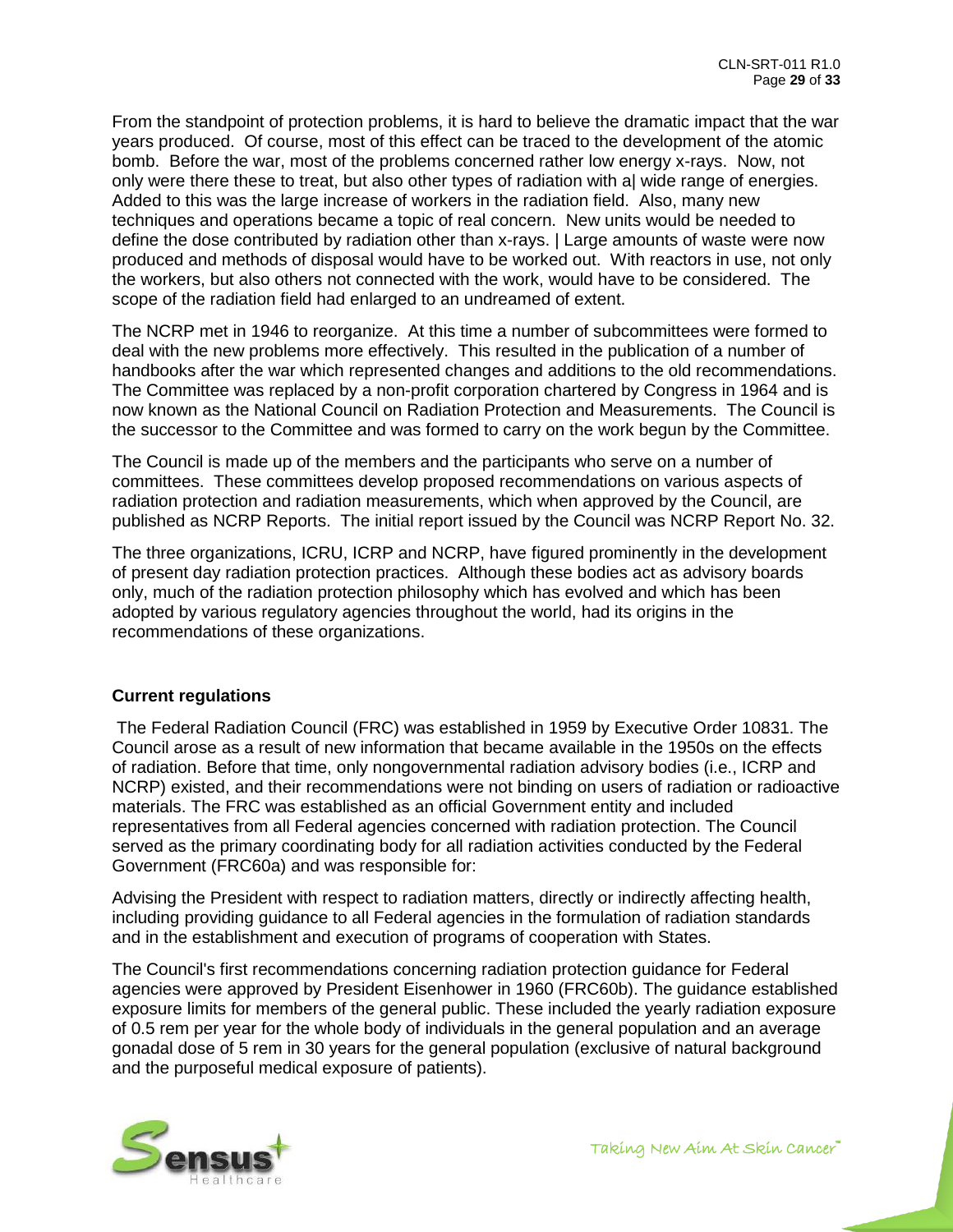The guidance also established occupational exposure limits, which differed only slightly from those recommended by the NCRP and ICRP at the time (NCR54, NCR59). The guidance included:

Whole body, head and trunk, active blood-forming organs, gonads or lens of the eyes are not to exceed 3 rem in 13 consecutive weeks, and the total accumulated dose is limited to 5 rems multiplied by the number of years beyond age 18, expressed as 5(N-18), where N is the current age.

Skin of the whole body and thyroid are not to exceed 10 rem in 13 consecutive weeks or 30 rem per year.

Hands, forearms, feet, and ankles are not to exceed 25 rem in 13 consecutive weeks or 75 rem per year.

Bone is not to exceed 0.1 microgram of radium-226 or its biological equivalent.

Any other organs are not to exceed 5 rem in 13 consecutive weeks or 15 rem per year.

In addition to the formal exposure limits, the guidance also established as Federal policy that any radiation exposure should be justified and that "...every effort should be made to encourage the maintenance of radiation doses as far below this guide as practicable...." Both of these concepts had previously been proposed by the ICRP. The inclusion of the requirements to consider benefits and keep all exposures to a minimum was based on the possibility that there is no threshold for radiation. The linear, no threshold, dose-response relationship was assumed to place an upper limit on the estimate of radiation risk.

#### **Licensing procedures**

A license application shall be approved if the Director determines that the requirements of this section have been satisfied.

The applicant shall qualify by reason of training and experience to use the material in question for the purpose requested in accordance with these regulations in a manner that minimizes danger to public health, safety, and property.

The applicant's proposed equipment, facilities, and procedures shall be adequate to minimize danger to public health, safety, and property.

The issuance of the license shall not be inimical to the health and safety of the public.

## <span id="page-29-0"></span>**Radiological Safety Surveys, Records and Documentation**

#### **Surveys and inspections**

Radiological surveys are performed at many types of facilities for a variety of purposes. Survey objectives range from ensuring operational radiological control to demonstrating that a remediated facility may be safely released for unrestricted use. Radiological surveys comprise a set of discrete survey tasks, such as, ambient dose rate measurements, air monitoring, evaluating radiation levels from radiation producing equipment, assessing radioactive material concentrations in environmental media, and determining surface contamination levels. It is essential that these fundamental radiological survey tasks be properly performed and documented so that survey results are sufficient for their intended purposes. The data life cycle, which includes survey planning, implementation, and assessment, can be used to ensure that these survey data satisfy their stated objectives.

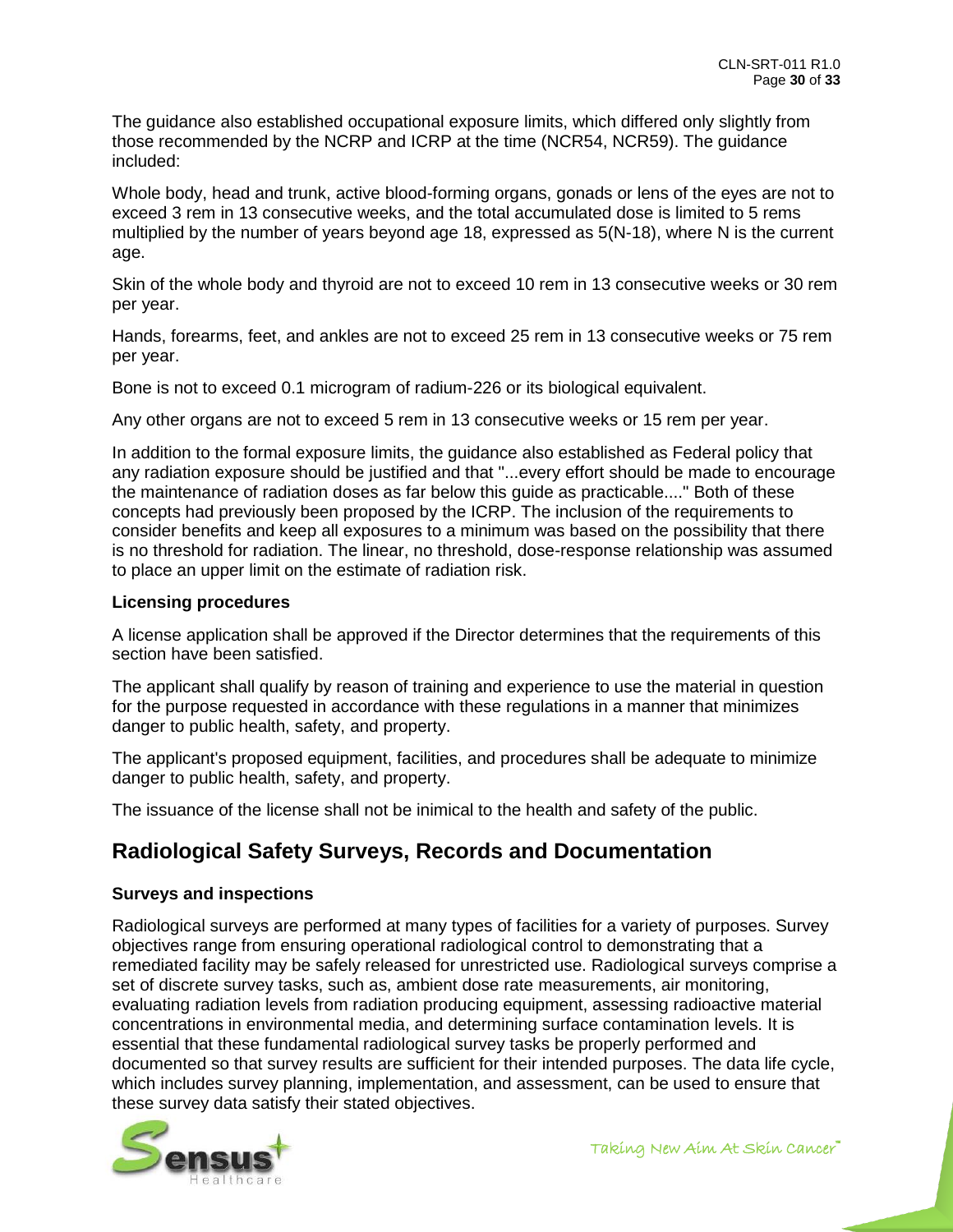#### **Radiological Controls and ALARA**

Radiological Control Personnel (RSO) is responsible for:

- Implementing radiological requirements, limits, guidelines, and procedures.
- Monitoring radiological work in progress to ensure radiologically safe practices are used.
- Measuring, documenting, and tracking personnel exposures and environmental impact of radiological work.
- Evaluating radiological performance and advising TJNAF management in implementing improvements.

Radiological workers is responsible for:

- Knowing and minimizing his/her exposure.
- Complying with all radiological rules and written and oral instructions from Radiological Control Personnel.
- Being familiar with emergency procedures.
- Being alert for and responding to unusual radiological situations.
- Knowing where/how to contact Radiological Control Personnel in your work area.

Dose Reduction Practices

The main goal of the ALARA program is to reduce both the external and internal radiation doses to a level that is As Low As Reasonably Achievable.

The three basic protective measures used to reduce external exposure are:

- Minimizing time in a field of radiation.
- Maximizing the distance from a source of radiation.
- Using shielding whenever possible.

## <span id="page-30-0"></span>**Radiological Emergencies**

A radiation emergency is defined as any unplanned event with a radiation producing device that may result in an increased exposure of individuals to ionizing radiation. The Radiation Safety Office should be promptly notified of any radiation incident to assure the proper response is taken to minimize personnel exposure and address any injury from possible overexposure to sources of radiation.

#### Notifications and assistance

The most likely scenario for a serious overexposure to radiation involves exposure to the primary beam of an analytical X-Ray device, linear accelerator, cyclotron, or a high activity sealed source. In any case, immediately notify the Radiation Safety Office, who will provide additional instructions, based on the exposure conditions.

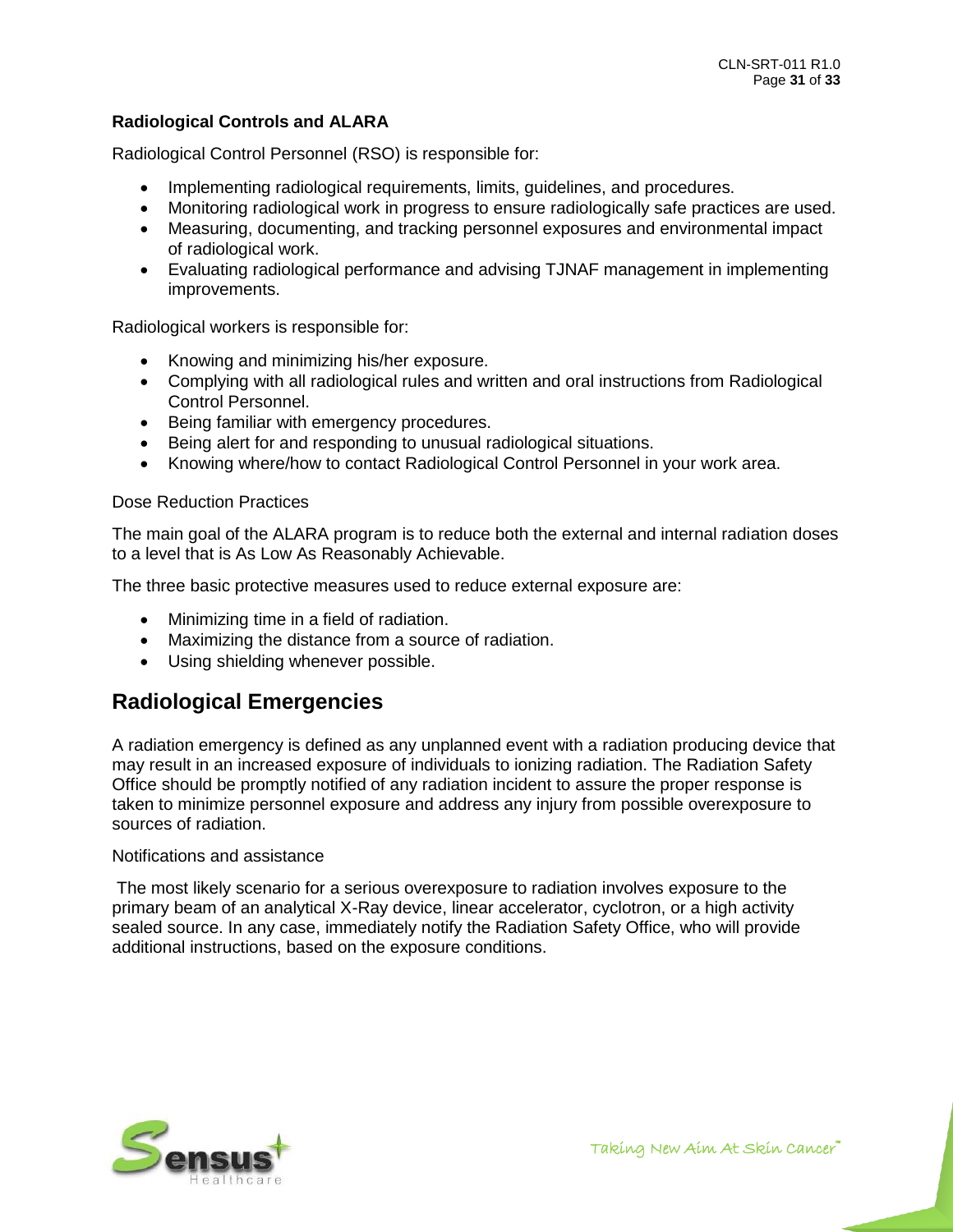Response: Radiation and Medical Evaluations

- The SRT-100™ produces radiation only when energized (i.e., beam is turned on).
- Radiation ceases to be emitted when the beam is turned off, power switch is turned off, or power plug is pulled.
- Emergency procedures, which contain as a minimum the phone numbers of persons to call in an emergency, should be located near the control console and known by all workers in the area.
- Follow this procedure in case of an emergency:
	- **1. Turn OFF equipment at Control Console.**
		- **Press the Stop Button or the Emergency Stop Button**
	- **2. Turn OFF SRT-100™'s main power switch in back of Base Unit.**
	- **3. Remove patient from treatment room, if present.**
	- **4. Post a sign on the equipment to prevent its use during incident investigation.**
	- **5. Call one of the individuals listed below immediately.**
	- **6. Call Sensus Healthcare if unit needs repair: 1-800-324-9890.**
	- **7. Safeguard radiation badges to prevent loss.**

#### **Misadministration**

For purposes of this rule "misadministration" means:

- 1. A therapeutic radiation dose from a machine:
	- A. Delivered to the wrong patient.
	- B. Delivered using the wrong mode of treatment.
	- C. Delivered to the wrong treatment site.
	- D. Delivered in one week to the correct patient, using the correct mode, to the correct therapy site, but greater than 130 percent of the prescribed weekly dose.
- 2.
- A. Radiation dose from a machine with errors in the calibration, time of exposure, or treatment geometry that result in a calculated total treatment dose differing from the final, prescribed total treatment dose by more than 20 percent, except for treatments given in 1 to 3 fractions, in which case a difference of more than 10 percent constitutes a misadministration.
- B. Reports of therapy misadministration 1. Within 24 hours after discovery of a misadministration, a registrant shall notify the Agency by telephone.

The registrant shall also notify the referring physician of the affected patient and the patient or a responsible relative or guardian, unless the referring physician personally informs the registrant either that he or she will inform the patient, or that in his or her medical judgment, telling the patient or the patient's responsible relative or guardian would be harmful to one or the other,